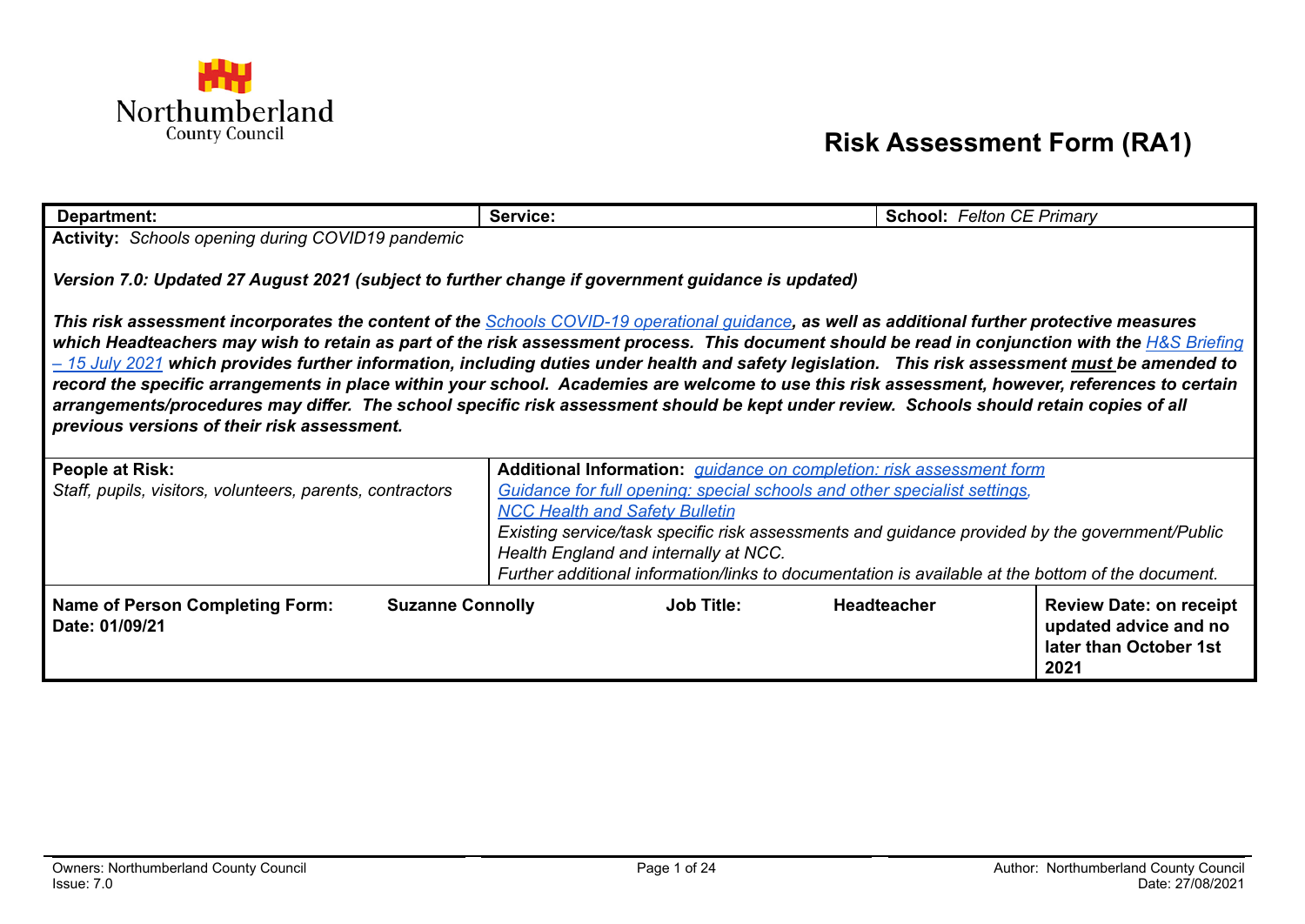| <b>Hazard</b>                                                                                                                                      | <b>Risk</b>                                                                                                                                                                              | <b>Initial</b><br>Rating<br>L, M, H | <b>Existing Control Measures</b>                                                                                                                                                                                                                                                                                                                                                                                                                                                                                                                                                                                                                                                                                                           | <b>Initial</b><br>Rating<br>L, M, H | <b>Additional Action Required</b><br>(action by whom and completion date - use<br>separate Action Plan if necessary)                                                                                                                                                                          |
|----------------------------------------------------------------------------------------------------------------------------------------------------|------------------------------------------------------------------------------------------------------------------------------------------------------------------------------------------|-------------------------------------|--------------------------------------------------------------------------------------------------------------------------------------------------------------------------------------------------------------------------------------------------------------------------------------------------------------------------------------------------------------------------------------------------------------------------------------------------------------------------------------------------------------------------------------------------------------------------------------------------------------------------------------------------------------------------------------------------------------------------------------------|-------------------------------------|-----------------------------------------------------------------------------------------------------------------------------------------------------------------------------------------------------------------------------------------------------------------------------------------------|
| Inadequate testing<br>/ maintenance and<br>fire safety<br>arrangements<br>during the covid19<br>pandemic.<br>Opening after<br>reduced<br>occupancy | Equipment /<br>system failure<br>leading to<br>enhanced physical<br>or biological risks<br>to people                                                                                     | М                                   | Essential maintenance/testing as detailed below will<br>continue to be undertaken during periods of reduced<br>occupancy [HT has ensured the necessary checks<br>have taken place for any parts of the building being<br>reopened following holiday period].<br>Statutory testing and maintenance, such as water<br>hygiene testing/flushing, lifts, gas supply/safety, fire<br>alarm system, emergency lighting, fixed electrical<br>installation, play/sporting equipment are maintained as<br>normal - see online record held by School office<br>Fire doors are always operational and fire evacuation<br>procedures have been reviewed                                                                                                | $\mathsf{L}$                        | Fire risk assessment has been<br>reviewed and the associated<br>modifications / additional measures<br>implemented to maintain an effective<br>fire strategy (e.g. escape routes, doors<br>held open etc). Any changes to the fire<br>risk assessment have been<br>communicated to all staff. |
| Inadequate safety<br>management<br>documentation<br>(policies, risk<br>assessments etc)                                                            | Increased risk of<br>contracting<br>Coronavirus<br>through lack of<br>planning.<br>Equipment /<br>system failure<br>leading to<br>enhanced physical<br>or biological risks<br>to people. | M                                   | The arrangements in the Covid19 risk assessment are<br>monitored on receipt of new guidance and at least<br>monthly with weekly walking checks and kept under<br>review. Relevant policies, procedures and other risk<br>assessments have been reviewed and updated where<br>necessary and shared with staff. Arrangements are<br>monitored and kept under review, with staff given the<br>opportunity to comment and feedback on arrangements.<br>Procedures have been documented for:<br>Individuals becoming Covid symptomatic on site<br>or the school becoming aware of someone<br>symptomatic who has recently attended the<br>school<br>A school *Outbreak Management Plan is in<br>place. This records how the school will respond | L                                   | Advice will be provided directly<br>from the NCC public health<br>The Northumberland<br>team.<br><b>Local Outbreak Prevention Plan</b><br>is also available on the County<br>Council webpage.                                                                                                 |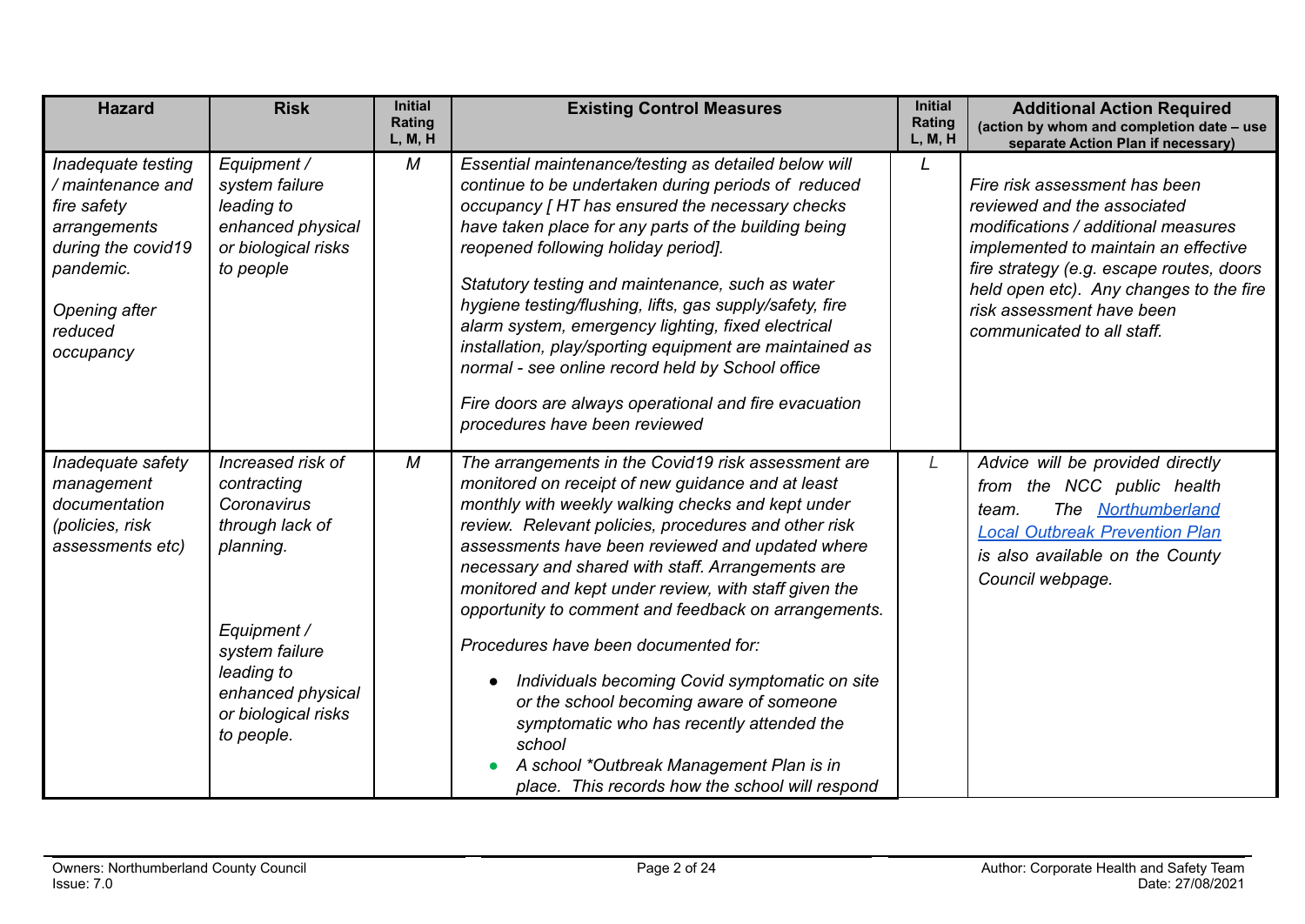| Outbreak of<br>Covid-19 in local<br>area or school<br>resulting in the<br>need to step up<br>protective<br>measures           |                                                                                                                                         | H | to an outbreak of COVID-19 in the school or<br>community. Outbreak contingency plan<br>A school *Outbreak Management Plan is in place. This<br>records how the school will respond to an outbreak of<br>COVID-19 in the school or community. outbreak<br>contingency plan<br>Further advice is sought from the NCC Public Health<br>Team once numbers increase as per the threshold<br>figures determined in the plan.<br>[*All education settings should have an outbreak<br>management plans which outlines how it would operate<br>if any of the measures described in the Contingency<br><b>Framework Guidance are implemented.]</b>                                                                                                                                                                                     | L | The Northumberland Local Outbreak<br><b>Prevention Plan will be instigated by</b><br>the Director or Public Health. The<br>Headteacher will fully cooperate with<br>the process and follow advice from<br>the NCC public health team/health<br>protection team.<br>[certain protective measures may<br>need to be reintroduced in response<br>to an outbreak].                                                                                                                                                   |
|-------------------------------------------------------------------------------------------------------------------------------|-----------------------------------------------------------------------------------------------------------------------------------------|---|------------------------------------------------------------------------------------------------------------------------------------------------------------------------------------------------------------------------------------------------------------------------------------------------------------------------------------------------------------------------------------------------------------------------------------------------------------------------------------------------------------------------------------------------------------------------------------------------------------------------------------------------------------------------------------------------------------------------------------------------------------------------------------------------------------------------------|---|------------------------------------------------------------------------------------------------------------------------------------------------------------------------------------------------------------------------------------------------------------------------------------------------------------------------------------------------------------------------------------------------------------------------------------------------------------------------------------------------------------------|
| Inadequate<br>ventilation.<br>Unable to achieve<br>a comfortable (or<br>legal minimum)<br>temperature within<br>the building. | Increase in risk of<br>transmission of<br>Covid19.<br>Occupants<br>become cold - poor<br>concentration<br>levels impact on<br>learning. | H | We have recorded our own arrangements for ventilating<br>specific areas/spaces in our bubble specific RAs and<br>shared this with staff. Due regard is to be given to the<br>information on how best to maintain ventilation in the<br><b>H&amp;S FAQ document, *HSE information, CIBSE -</b><br>Ventilation Guidance and the latest government<br>quidance for schools.<br>We follow the General principles when using natural<br>ventilation which include opening windows. In cooler<br>weather windows are to be opened just enough to<br>provide constant background ventilation, and opened<br>more fully when unoccupied to purge the air in the space<br>(e.g. between classes, during break and lunch). Rooms<br>should, where possible, be fully ventilated for at least 15<br>minutes prior to and following use. | L | HSE video on Covid19 and<br>ventilation:<br>https://www.youtube.com/watch?v=hk<br><b>K LZeUGXM</b><br>[*Where Co2 monitors have been<br>issued by DfE as a tool for identifying<br>poorly ventilated areas for<br>improvement, these are only used in<br>accordance with instruction and<br>training provided - see also HSE<br>information provided earlier]<br>Occupied rooms with no ventilation -<br>their use should be avoided.<br>Consider installation of window fans<br>to provide natural ventilation. |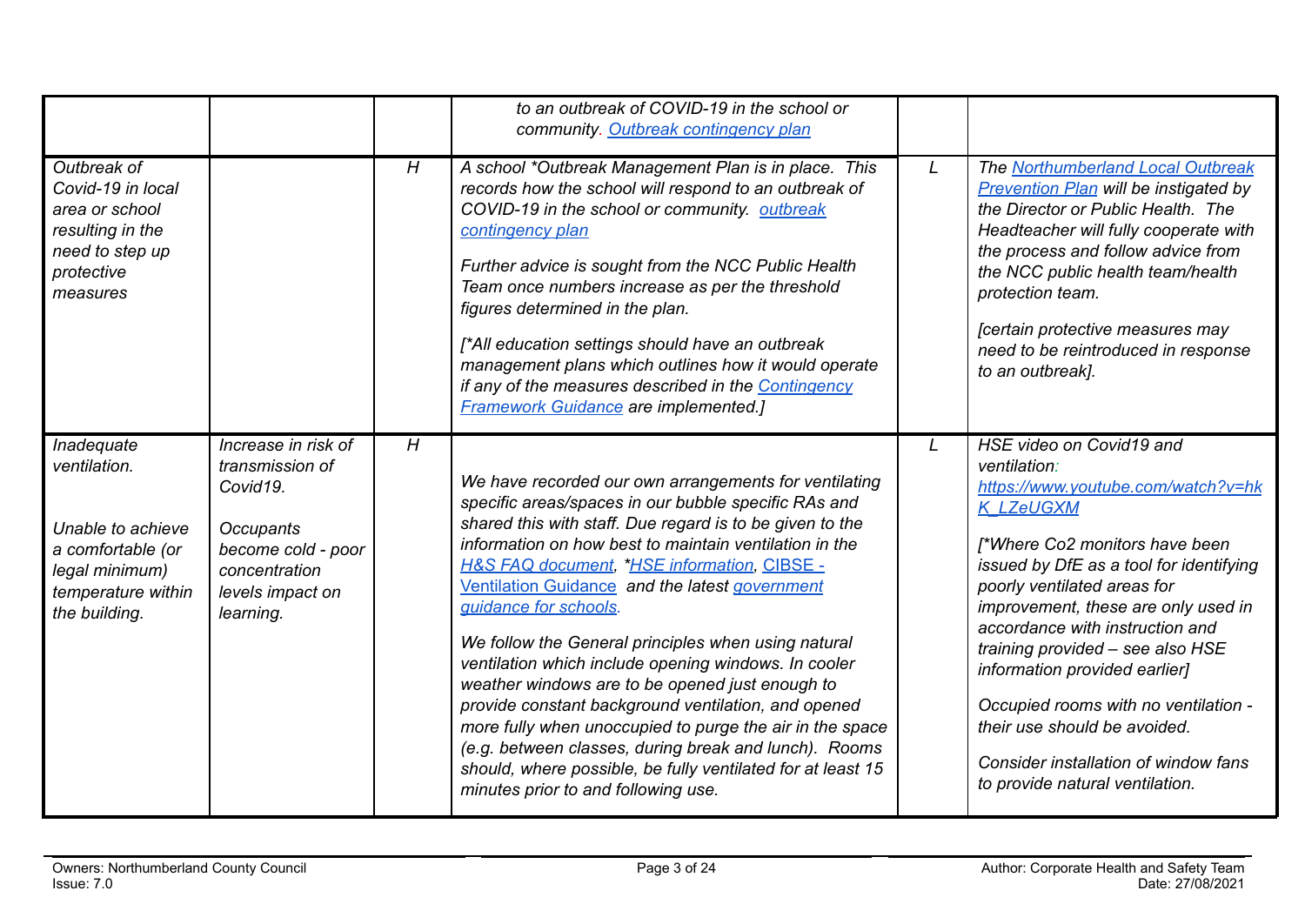|                                                                                                |                                                                                                                                    |   | Opening internal doors and corridor skylights also<br>assists with creating a throughput of air. If necessary<br>we will consider using external opening doors (as long<br>as they are not fire doors and where safe to do so)<br>All windows opened high level windows in preference to<br>low level to reduce draughts<br>Seating arranged as far as possible to avoid direct<br>drafts.<br>Mechanical ventilation/heating systems are maintained<br>in accordance with the manufacturers recommendations.<br>Fan heating system had been services cleaned and<br>filters changed to ensure it is safe to use with<br>appropriate ventilation in place from end of Spring 1<br>2021 - see next column for details of action |   | Ceiling fans/portable fans can be<br>used to aid air flow where there are<br>stagnant air pockets in rooms.<br>Providing flexibility to the school<br>uniform policy to allow additional,<br>suitable indoor clothing to be worn.<br>[Wall mounted fan convector coil<br>heating systems - All schools have<br>been contacted directly by the NCC<br>Property Services team to identify<br>buildings with this type of system - an<br>inspection of these systems has been<br>carried out and further maintenance<br>undertaken where needed. See FAQ<br>for further details or contact Property<br>Services or your heating maintenance<br>company for further advice.] |
|------------------------------------------------------------------------------------------------|------------------------------------------------------------------------------------------------------------------------------------|---|-------------------------------------------------------------------------------------------------------------------------------------------------------------------------------------------------------------------------------------------------------------------------------------------------------------------------------------------------------------------------------------------------------------------------------------------------------------------------------------------------------------------------------------------------------------------------------------------------------------------------------------------------------------------------------------------------------------------------------|---|--------------------------------------------------------------------------------------------------------------------------------------------------------------------------------------------------------------------------------------------------------------------------------------------------------------------------------------------------------------------------------------------------------------------------------------------------------------------------------------------------------------------------------------------------------------------------------------------------------------------------------------------------------------------------|
| Contact with others<br>who may have<br>Coronavirus<br>Inadvertent<br>transmission to<br>others | <b>Exposure to live</b><br>virus resulting in<br>contracting<br>Coronavirus.<br>Exacerbation of<br>existing medical<br>conditions. | H | General protective measures across school<br>Public health advice on testing, self-isolation and<br>managing confirmed cases of COVID-19 is followed,<br>with protective measures being escalated if there is an<br>outbreak within the school. Anyone travelling from a<br>foreign country must comply with government guidance<br>on self isolation: Travel abroad and coronavirus<br>(COVID-19) - GOV.UK (www.gov.uk)<br>Good hand hygiene is encouraged amongst staff and<br>pupils. Pupils clean their hands regularly, including<br>when they arrive at school, return from breaks, change<br>rooms, before and after eating, after sneezing or<br>coughing. Washing hands thoroughly for 20 seconds                    | М | Notices and information on Covid<br>rules/protective measures are<br>displayed in school.<br>The e-Bug Coronavirus website<br>contains free resources for schools,<br>including materials to encourage good<br>hand and respiratory hygiene.<br>The location of items (e.g. signage,<br>hand sanitiser stations, lidded bins in<br>classrooms and in other key<br>locations) is reviewed and cited with                                                                                                                                                                                                                                                                  |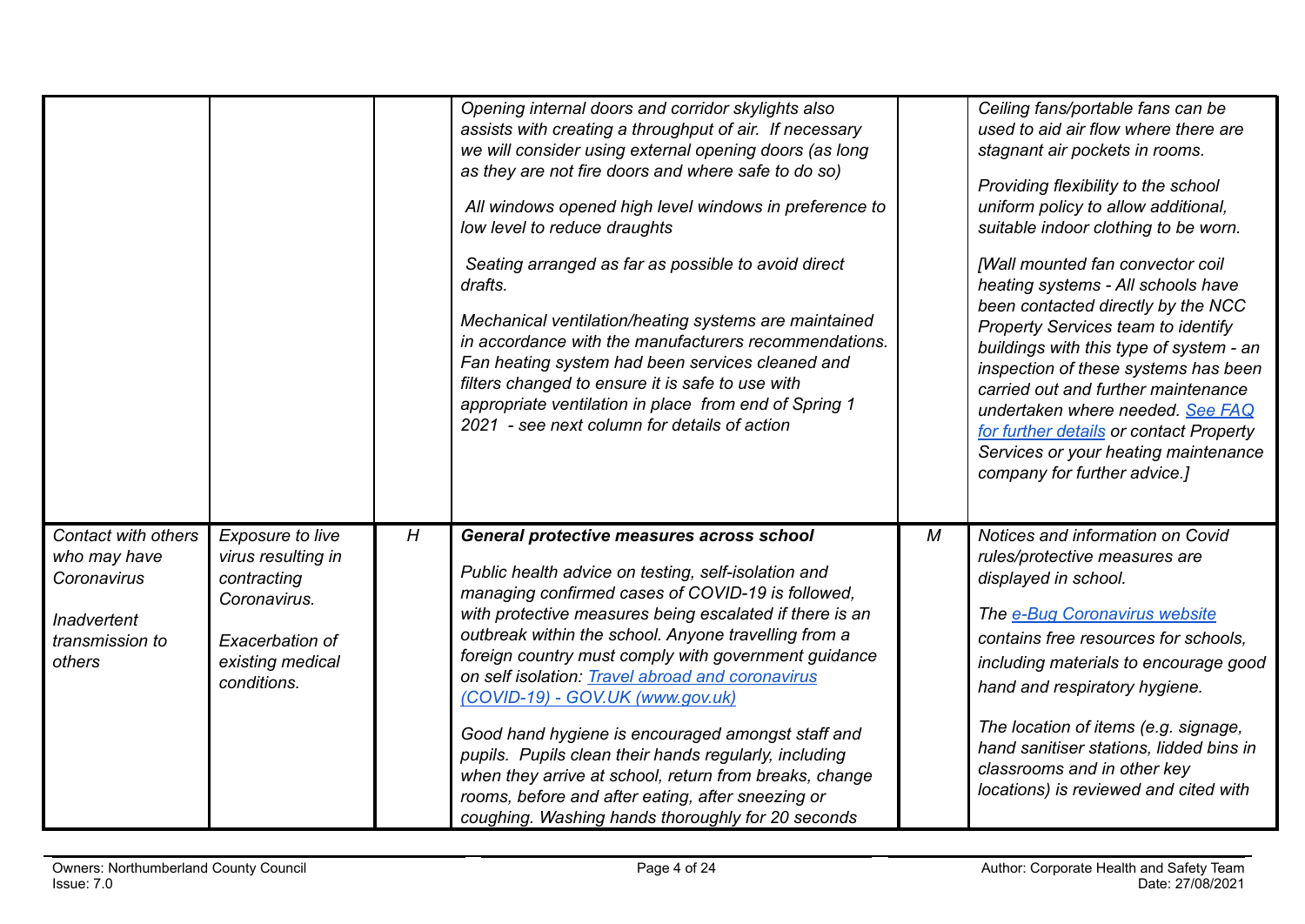| with soap and water and or use of alcohol hand rub or<br>sanitiser                                                                                                                                                                                                                                                                                                                                                                                                                                                                                                                                                                                                                                                                                                                                                                                                                     | regard to site specific circumstances<br>to ensure ease of use.                                                                                                                                                                                                                                                                                                                                                                                                                                                                                                                                                       |
|----------------------------------------------------------------------------------------------------------------------------------------------------------------------------------------------------------------------------------------------------------------------------------------------------------------------------------------------------------------------------------------------------------------------------------------------------------------------------------------------------------------------------------------------------------------------------------------------------------------------------------------------------------------------------------------------------------------------------------------------------------------------------------------------------------------------------------------------------------------------------------------|-----------------------------------------------------------------------------------------------------------------------------------------------------------------------------------------------------------------------------------------------------------------------------------------------------------------------------------------------------------------------------------------------------------------------------------------------------------------------------------------------------------------------------------------------------------------------------------------------------------------------|
| Good respiratory hygiene is encouraged. Promote the<br>'catch it, bin it, kill it' approach. Disposable tissues are<br>provided along with bins for used tissues and other<br>waste. This waste is bagged and disposed of.<br>Appropriate cleaning regimes are in place, including<br>regular cleaning of areas and equipment with a<br>particular focus on frequently touched surfaces.<br>Occupied spaces are well ventilated (see separate<br>section below)<br>Staff maintain social distancing where possible.<br>Face coverings are worn by staff/visitors in accordance<br>with the school's face covering risk assessment and any<br>individual risk assessment [this control should be<br>considered during periods of high transmission of<br>COVID-19, with more stringent use during outbreaks in<br>schools]<br>Twice weekly lateral flow device (LFD) testing is carried | See: COVID-19: quidance on<br>shielding and protecting people<br>defined on medical grounds as<br>extremely vulnerable<br>Pregnant workers model risk<br>assessment (to be completed in<br>conjunction with the above CEV/CV<br>assessment for vulnerable staff).<br>[Schools should be aware that<br>pregnant women from 28 weeks'<br>gestation, or those with underlying<br>health conditions at any gestation,<br>may be at greater risk of severe<br>illness from coronavirus (COVID-19).]<br>See also: Advice for Pregnant<br><b>Workers and COVID-19 vaccination: a</b><br>guide for women of childbearing age. |
| out by staff to help identify asymptomatic cases.<br>Anyone displaying any symptoms of coronavirus are not<br>permitted on the premises                                                                                                                                                                                                                                                                                                                                                                                                                                                                                                                                                                                                                                                                                                                                                | pregnant or breastfeeding (Includes<br>information on additional risk factors<br>for pregnant women, such as age,                                                                                                                                                                                                                                                                                                                                                                                                                                                                                                     |
| Most staff, and eligible pupils, have now received both<br>Covid19 vaccines. All individuals are encouraged to<br>take up their vaccine, including any booster vaccination,<br>where appropriate. This offers very good protection                                                                                                                                                                                                                                                                                                                                                                                                                                                                                                                                                                                                                                                     | <b>BMI, third trimester, BAME</b><br>background)                                                                                                                                                                                                                                                                                                                                                                                                                                                                                                                                                                      |
| against the virus to reduce spread and also reduces the<br>chance of a person becoming severely unwell.                                                                                                                                                                                                                                                                                                                                                                                                                                                                                                                                                                                                                                                                                                                                                                                | <b>BAME</b> risk assessment                                                                                                                                                                                                                                                                                                                                                                                                                                                                                                                                                                                           |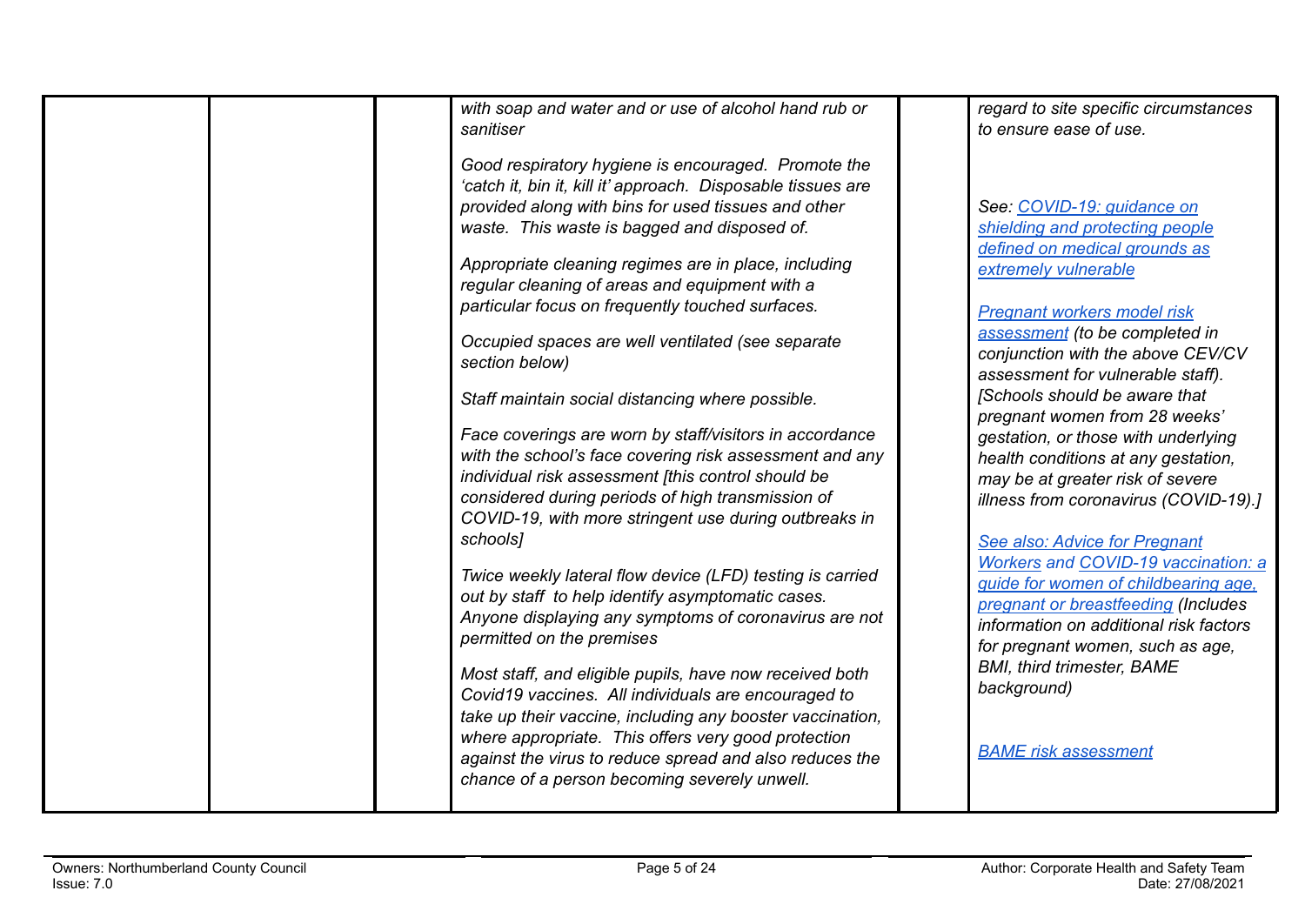| <b>Vulnerable Staff</b><br>(see model CEV/CV individual risk assessment for<br>process/further guidance, including vaccination status -<br><b>TO FOLLOW)</b>                                                                                                                                                                                                                                                                                                                                                                                                                             | Head teachers/Senior managers are<br>to ask staff to inform them<br>immediately if their situation changes. |
|------------------------------------------------------------------------------------------------------------------------------------------------------------------------------------------------------------------------------------------------------------------------------------------------------------------------------------------------------------------------------------------------------------------------------------------------------------------------------------------------------------------------------------------------------------------------------------------|-------------------------------------------------------------------------------------------------------------|
| An individual Risk Assessment is in place for staff who<br>are 'clinically extremely vulnerable' (CEV), 'clinically<br>vulnerable' (CV) and pregnant. A separate assessment<br>is in place for those from a BAME background. Given<br>the change in the school Covid risk assessment for the                                                                                                                                                                                                                                                                                             |                                                                                                             |
| Autumn term, risk assessments for all vulnerable staff<br>will be reviewed. Reviews will also take place if there is<br>an outbreak within the school.                                                                                                                                                                                                                                                                                                                                                                                                                                   |                                                                                                             |
| Unvaccinated vulnerable staff<br>Where the individual is vulnerable and unvaccinated.<br>more robust control measures or reasonable<br>adjustments to their role must be made. In relation to<br>unvaccinated CEV staff or those who are 28 weeks<br>pregnant or more, where the risk cannot be adequately<br>reduced, these staff are supported to work from home,<br>unless robust control measures or reasonable<br>adjustment to their role can be implemented.<br>Advice is sought from the school's own HR/Occupational<br>Health provider and the person consults their physician |                                                                                                             |
| where appropriate.<br><b>Children</b>                                                                                                                                                                                                                                                                                                                                                                                                                                                                                                                                                    |                                                                                                             |
| All children, young people and adults follow guidance<br>prescribed by this risk assessment in the school setting.                                                                                                                                                                                                                                                                                                                                                                                                                                                                       |                                                                                                             |
| Eligible children have now been offered a COVID-19<br>vaccination. Clinical studies have shown that young<br>people under 18, including those originally considered to<br>be CEV, are at very low risk of serious illness if they                                                                                                                                                                                                                                                                                                                                                        |                                                                                                             |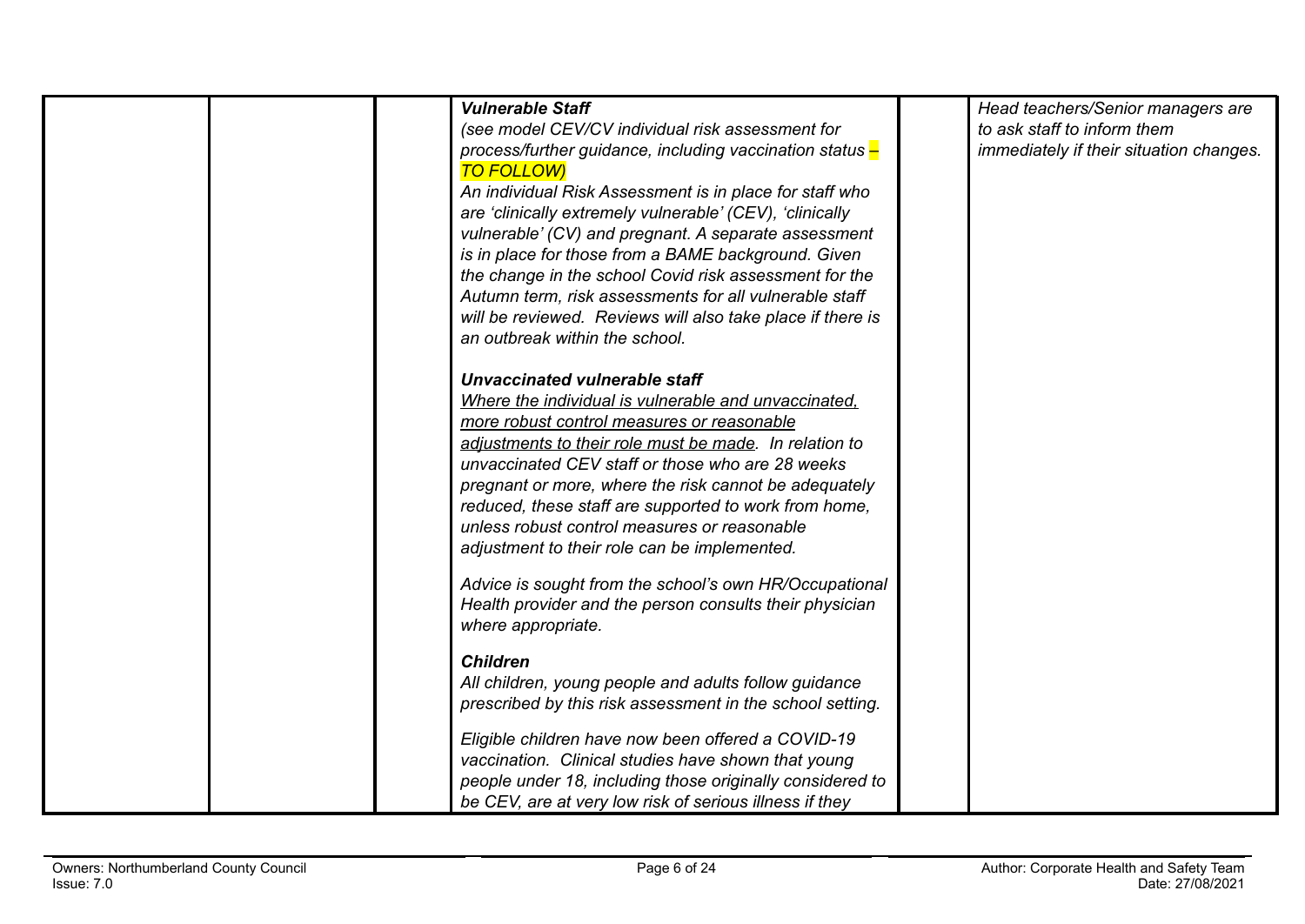| catch the virus. The UK Clinical Review Panel has<br>recommended that all children and young people under<br>the age of 18 should no longer be considered CEV and<br>should be removed from the Shielded Patient List.<br>Department for Health and Social Care provide further<br>guidance in their <b>FAQ</b> document.                                                                                                                            | Staff to be consulted/trained on any<br>resultant measures to be introduced<br>as a result of any specific clinical<br>advice for young people/children.<br>Northumberland <b>EHCP</b> planning Tool<br>and Risk Assessment                                      |
|------------------------------------------------------------------------------------------------------------------------------------------------------------------------------------------------------------------------------------------------------------------------------------------------------------------------------------------------------------------------------------------------------------------------------------------------------|------------------------------------------------------------------------------------------------------------------------------------------------------------------------------------------------------------------------------------------------------------------|
| Those children who may be at a higher risk from<br>COVID-19 and have been prescribed specific clinical<br>advice, have been identified by the school. The specific<br>advice is being followed and taken into account within an<br>individual risk assessments/healthcare plans. The child's<br>parents/carers and where necessary the relevant<br>healthcare professional(s) have been consulted. Remote<br>education is supported where necessary. | Where children have an Individual<br>Healthcare Plan, arrangements must<br>be made to ensure that any adults<br>supervising the child understand and<br>are familiar with the plan and have<br>received any training that is indicated<br>to care for the child. |
| Individual Healthcare Plans for all pupils are checked to<br>ensure they are up to date and include any specific<br>advice that has been prescribed                                                                                                                                                                                                                                                                                                  | Where there are concerns about the<br>health provision for a child or young<br>person, urgent advice must be sought<br>from a healthcare professional.                                                                                                           |
| <b>Visitors/Contractors</b><br>When making appointments, contractors/visitors are<br>briefed not to attend school if displaying symptoms of<br>COVID-19. The normal process for recording visitor<br>details to the site is followed. Electronic sign-in devices<br>or pens are regularly cleaned.                                                                                                                                                   |                                                                                                                                                                                                                                                                  |
| Reception areas/waiting areas are marked to identify<br>social distancing.                                                                                                                                                                                                                                                                                                                                                                           |                                                                                                                                                                                                                                                                  |
| Visitor contact information is retained for 21 days to<br>support the NHS test and trace programme (Visitor<br><b>Audit/Questionnaire)</b> . This should include details of all<br>visiting staff-                                                                                                                                                                                                                                                   |                                                                                                                                                                                                                                                                  |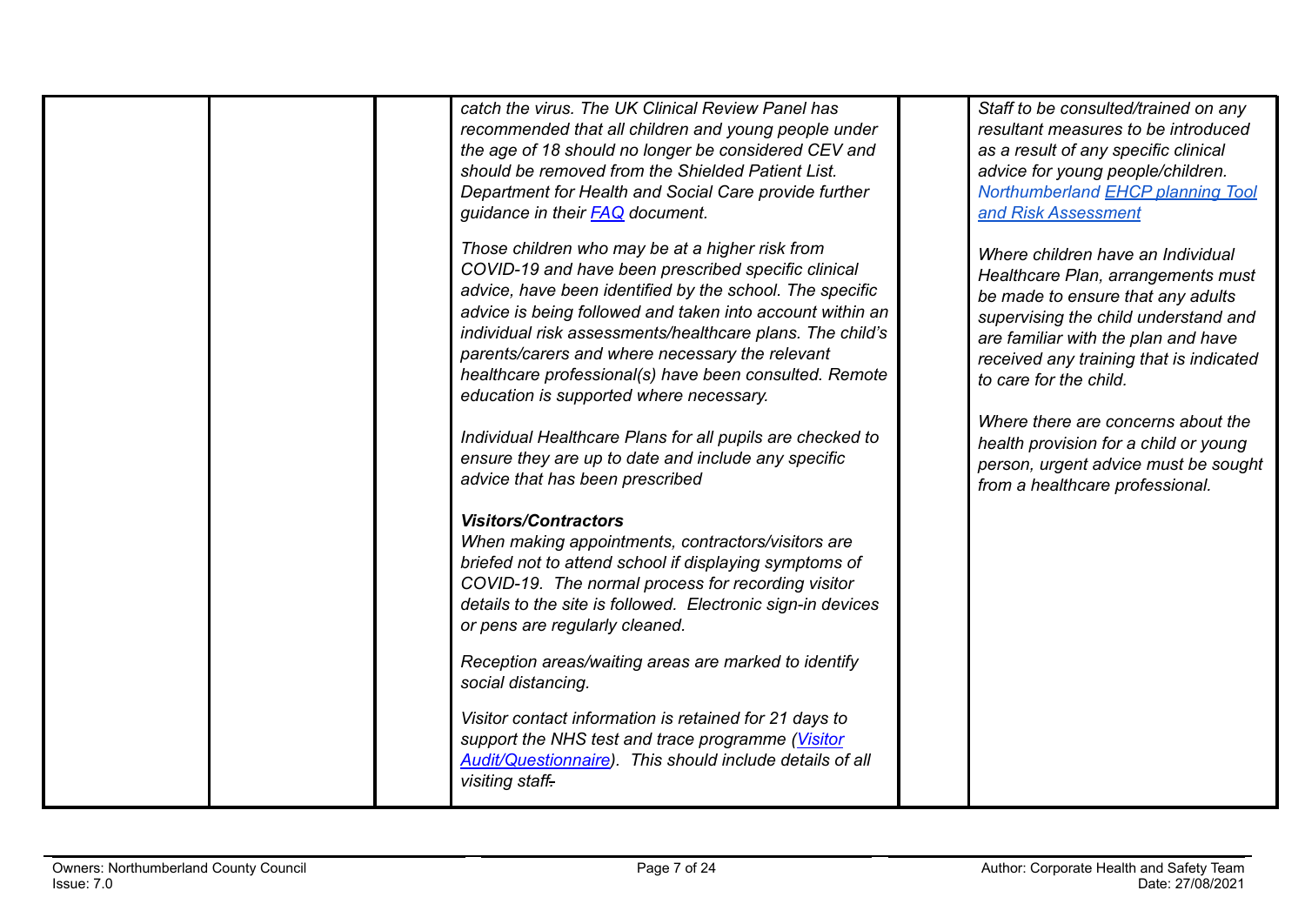| Staff/Pupils        | Others contracting | H | Staff/pupils have been instructed they must not attend        | M | <b>Schools follow the process</b>         |
|---------------------|--------------------|---|---------------------------------------------------------------|---|-------------------------------------------|
| displaying          | virus              |   | school if they are symptomatic/test positive.                 |   | detailed in the NCC flowchart             |
| symptoms of         |                    |   |                                                               |   | "Managing Covid-19 in                     |
| coronavirus whilst  |                    |   | A protocol is in and has been shared with all staff who       |   | <b>Northumberland Schools and</b>         |
| at school           |                    |   | are clear on what action to take if someone becomes           |   | settings" and complete the new            |
|                     |                    |   |                                                               |   | simplified report form in relation to     |
| <u>symptomatic</u>  |                    |   | symptomatic whilst at school.                                 |   | the symptomatic person (both for          |
| persons are         |                    |   | PHE guidance on action to take if a person becomes            |   | staff and pupils).                        |
| required to have a  |                    |   | symptomatic on site is followed along with the PHE            |   | Ensure home and emergency                 |
|                     |                    |   | guidance on 'cleaning and waste'.                             |   |                                           |
| <b>PCR</b> test]    |                    |   |                                                               |   | contacts are up to date.                  |
|                     |                    |   | Head Teacher / School Lead / parent / carer is notified       |   |                                           |
| Contact with others |                    |   | immediately and the staff member / pupil is sent home,        |   | The school has a small supply of PCR      |
| who are             |                    |   | avoiding public and school Transport where possible,          |   | home test kits which can be used in       |
| symptomatic or      |                    |   | and advised to take an urgent PCR test. If they are           |   | very exceptional cases (Coronavirus       |
| who have tested     |                    |   | seriously ill 999 are contacted.                              |   | (COVID-19): test kits for schools and     |
| positive            |                    |   |                                                               |   | <b>FE</b> providers)                      |
|                     |                    |   | If a child is awaiting collection, they should be moved, if   |   |                                           |
|                     |                    |   | possible, to a room where they can be isolated behind a       |   |                                           |
|                     |                    |   | closed door, depending on the age of the child and with       |   | <b>Positive cases of Covid-19</b>         |
|                     |                    |   | appropriate adult supervision if required. Ideally, a         |   | confirmed by a PCR test must be           |
|                     |                    |   | window should be opened for ventilation. If it is not         |   | recorded via ANVIL, as they may be        |
|                     |                    |   | possible to isolate them, move them to an area which is       |   | <b>RIDDOR reportable (for schools in</b>  |
|                     |                    |   | at least 2 metres away from other people.                     |   | the H&S SLA and normally utilise          |
|                     |                    |   |                                                               |   | ANVIL).                                   |
|                     |                    |   | PPE is only required by staff caring for the child while      |   |                                           |
|                     |                    |   | they await collection in the following circumstances:         |   | Close contacts of a confirmed case        |
|                     |                    |   | (see also <b>Symptomatic children action list for schools</b> |   | NHS Test and Trace will carry out         |
|                     |                    |   | and Safe working in education, childcare and children's       |   | close contact tracing if the PCR test     |
|                     |                    |   | social care settings, including the use of personal           |   | comes back positive. Individuals who      |
|                     |                    |   | protective equipment (PPE))                                   |   |                                           |
|                     |                    |   |                                                               |   | are no longer required to self isolate if |
|                     |                    |   | a fluid resistant (type IIR) face mask should be              |   | they are a close contact can attend       |
|                     |                    |   | worn if a distance of 2 metres cannot be                      |   | school but will be advised to book a      |
|                     |                    |   | maintained                                                    |   | PCR test by Test and Trace. Those         |
|                     |                    |   |                                                               |   | who do not meet the criteria are          |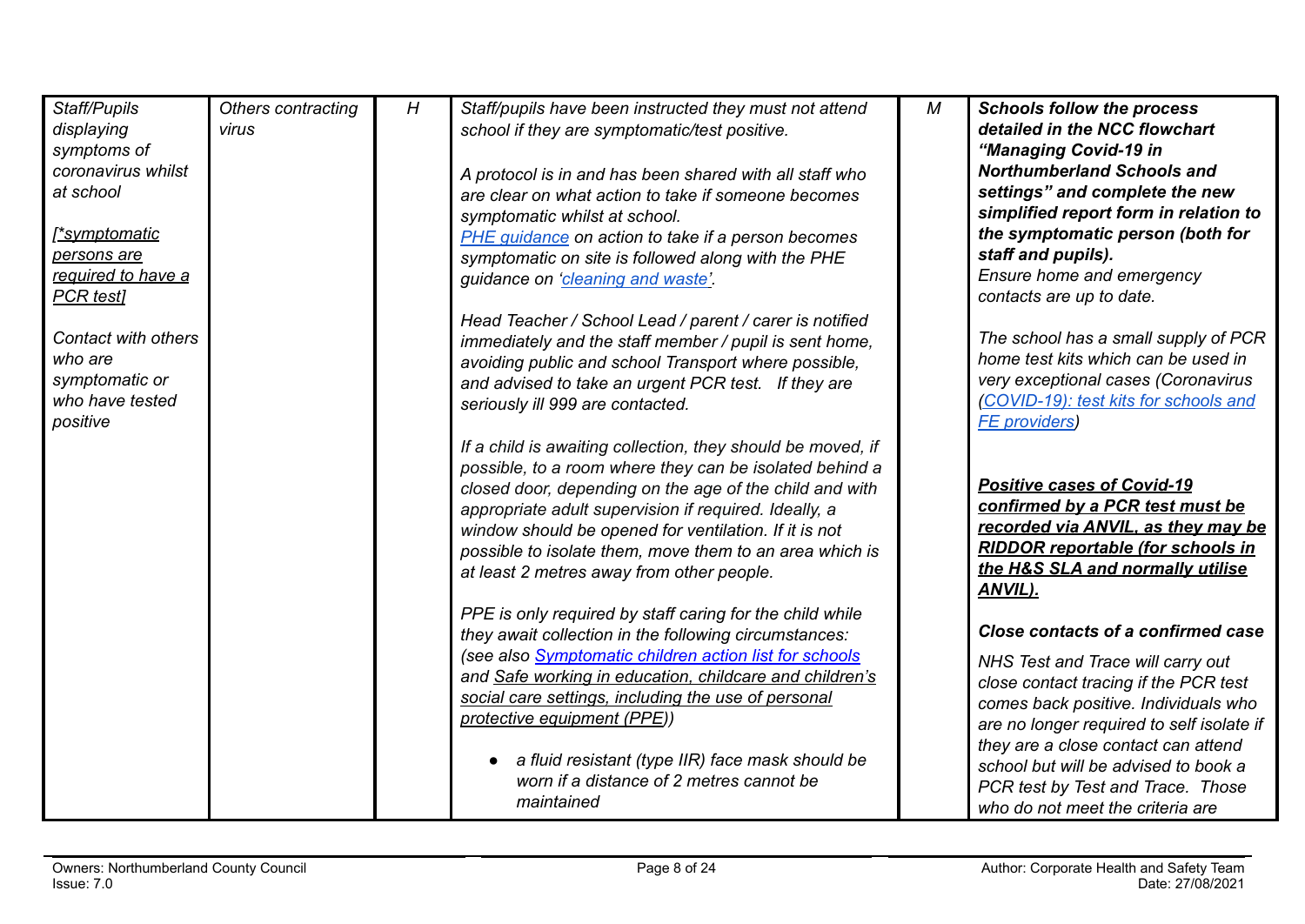|                    |                     |   | if contact is necessary, then disposable gloves,<br>apron and a face mask should be worn<br>eye protection (e.g. visor or goggles) if a risk<br>assessment determines that there is a risk of<br>fluids entering the eye, for example, from<br>coughing, spitting or vomiting.<br>They should wash their hands thoroughly for 20<br>seconds after any contact with someone who is<br>unwell.<br>Any members of staff who have helped someone with<br>symptoms should be vigilant for symptoms and<br>self-isolate and arrange a PCR test if they become<br>symptomatic<br>Staff / pupil or parents / carers are requested to inform<br>the school as soon as they receive their test result<br>(positive or negative).<br>If the PCR test comes back positive, the individual<br>should follow Stay at home: guidance for households<br>with possible or confirmed coronavirus (COVID-19)<br>infection<br>Where the staff member / pupil tests negative, they can<br>return to their setting when they are medically fit to do<br>SO. |   | legally required to self isolate. [from<br>16 August the criteria changed in<br>relation to certain double vaccinated<br>adults and young people under 18<br>years old]. |
|--------------------|---------------------|---|---------------------------------------------------------------------------------------------------------------------------------------------------------------------------------------------------------------------------------------------------------------------------------------------------------------------------------------------------------------------------------------------------------------------------------------------------------------------------------------------------------------------------------------------------------------------------------------------------------------------------------------------------------------------------------------------------------------------------------------------------------------------------------------------------------------------------------------------------------------------------------------------------------------------------------------------------------------------------------------------------------------------------------------|---|--------------------------------------------------------------------------------------------------------------------------------------------------------------------------|
| All                | Contracting         | H | The following measures are in place;                                                                                                                                                                                                                                                                                                                                                                                                                                                                                                                                                                                                                                                                                                                                                                                                                                                                                                                                                                                                  | L | Review Schools: coronavirus                                                                                                                                              |
| teaching/classroom | coronavirus - staff |   |                                                                                                                                                                                                                                                                                                                                                                                                                                                                                                                                                                                                                                                                                                                                                                                                                                                                                                                                                                                                                                       |   | operational quidance                                                                                                                                                     |
| activities; early  | and pupils, passing |   | Classrooms are well ventilated [see specific section                                                                                                                                                                                                                                                                                                                                                                                                                                                                                                                                                                                                                                                                                                                                                                                                                                                                                                                                                                                  |   |                                                                                                                                                                          |
| years, primary and | onto vulnerable     |   | on ventilation]                                                                                                                                                                                                                                                                                                                                                                                                                                                                                                                                                                                                                                                                                                                                                                                                                                                                                                                                                                                                                       |   | <b>Actions for early years and childcare</b>                                                                                                                             |
| secondary          | persons             |   | • A suitable cleaning schedule is in place for                                                                                                                                                                                                                                                                                                                                                                                                                                                                                                                                                                                                                                                                                                                                                                                                                                                                                                                                                                                        |   | providers during the coronavirus                                                                                                                                         |
|                    |                     |   | desks/chairs/equipment (minimum twice a day)                                                                                                                                                                                                                                                                                                                                                                                                                                                                                                                                                                                                                                                                                                                                                                                                                                                                                                                                                                                          |   | (COVID-19) outbreak                                                                                                                                                      |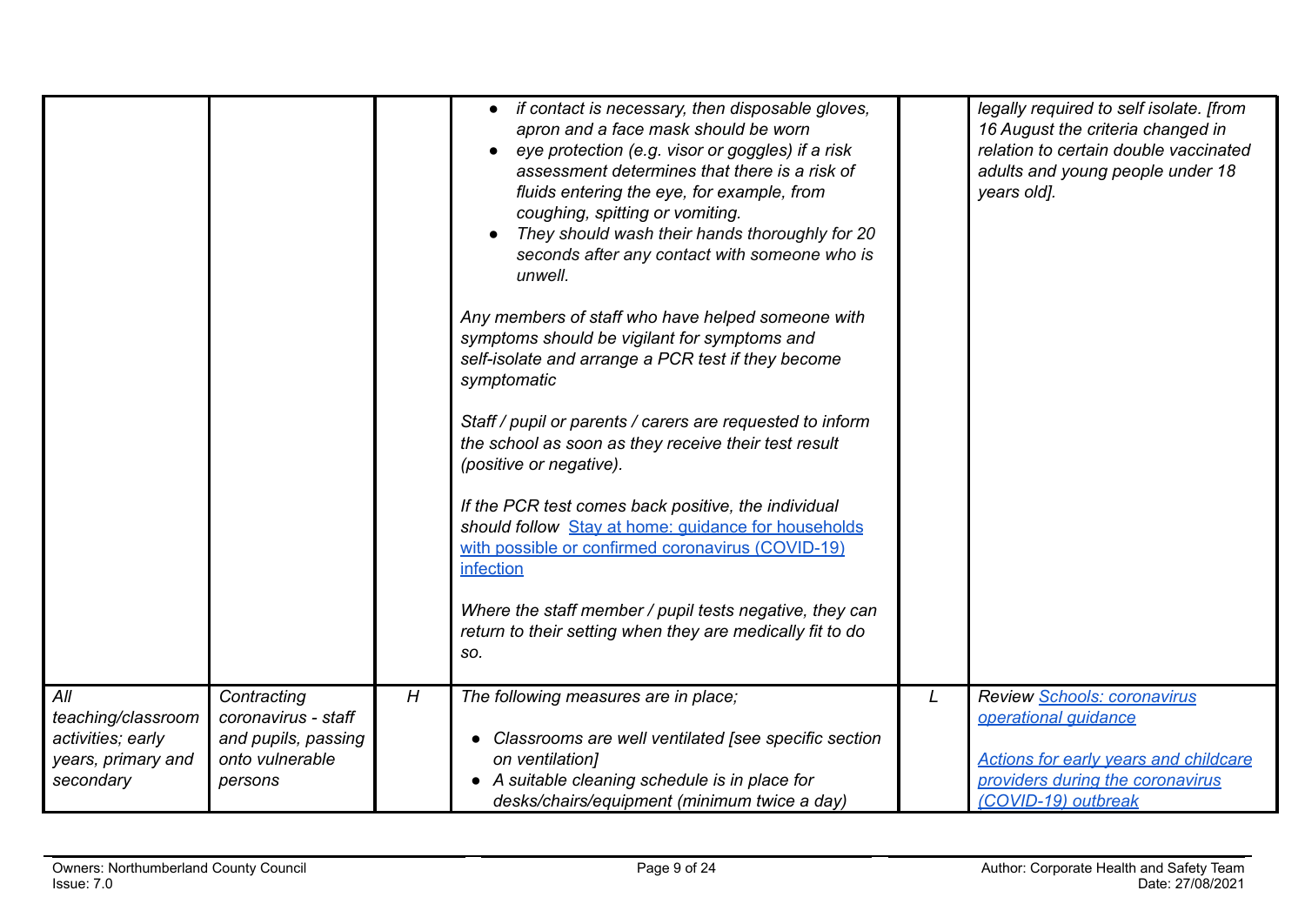| (see also section<br>on 'Shared<br>Learning<br>Spaces/practical<br>teaching below) | • Staff supervise hand hygiene arrangements for<br>younger children and those with additional needs.<br>Measures are in place to ensure more independent<br>older pupils are following good hygiene practices.<br>• Pupils are asked to report if they become unwell and<br>staff informally monitor for presence of symptoms.<br>The school protocol for persons becoming<br>symptomatic on site is followed [add link to<br>document or refer to separate part of risk<br>assessment]<br>• No sharing of stationery (pens, pencils) | Breakfast and after-school provision<br>are provided [delete if appropriate or<br>record arrangements in separate<br>Covid risk assessment for these<br>activities]<br>Protective measures for holiday and<br>after-school clubs, and other<br>out-of-school settings during the<br>coronavirus (COVID-19) outbreak |
|------------------------------------------------------------------------------------|---------------------------------------------------------------------------------------------------------------------------------------------------------------------------------------------------------------------------------------------------------------------------------------------------------------------------------------------------------------------------------------------------------------------------------------------------------------------------------------------------------------------------------------|---------------------------------------------------------------------------------------------------------------------------------------------------------------------------------------------------------------------------------------------------------------------------------------------------------------------|
|                                                                                    | <b>Groupings</b><br>Although bubble groups are no longer in place, where                                                                                                                                                                                                                                                                                                                                                                                                                                                              | Science - practical work is in line with<br><b>CLEAPSS Guide to doing practical</b><br>work during the COVID-19 pandemic.                                                                                                                                                                                           |
|                                                                                    | natural groupings are achievable, which limit mixing and<br>don't impact on education, this is implemented                                                                                                                                                                                                                                                                                                                                                                                                                            | Risk assessments are in place.                                                                                                                                                                                                                                                                                      |
|                                                                                    | Early years/nursery - children are able to remain in a<br>group in the same space with limited or no mixing with<br>other year groups except in well ventilated space at<br>lunch time. A separate play area is provided. Parental<br>drop off/pick up is done outdoors, where possible.                                                                                                                                                                                                                                              | On advice from the Public Health<br>Team, bubble groups may need to be<br>reintroduced as an additional<br>protective measure if there is an<br>outbreak in school. Previous<br>arrangements for bubble groups will<br>be reinstated [record detail of                                                              |
|                                                                                    | $Yr$ 1-6 – children are able to remain in a group in the<br>same space with limited or no mixing with other year<br>groups. Parental drop off/pick up is done outdoors,                                                                                                                                                                                                                                                                                                                                                               | groupings in outbreak plan or add to<br>this risk assessment].                                                                                                                                                                                                                                                      |
|                                                                                    | where possible.                                                                                                                                                                                                                                                                                                                                                                                                                                                                                                                       | Refer to:<br>guidance on grassroot sports<br>for public and sport                                                                                                                                                                                                                                                   |
|                                                                                    | The same groups are taught in the same classrooms, to<br>limit the amount of movement around the school and<br>potential contact with other groups.[where this doesn't                                                                                                                                                                                                                                                                                                                                                                | providers, safe provision and<br><b>Sport England Guidance</b><br>advice from organisations                                                                                                                                                                                                                         |
|                                                                                    | <i>impact on learning</i>                                                                                                                                                                                                                                                                                                                                                                                                                                                                                                             | such as the Association for                                                                                                                                                                                                                                                                                         |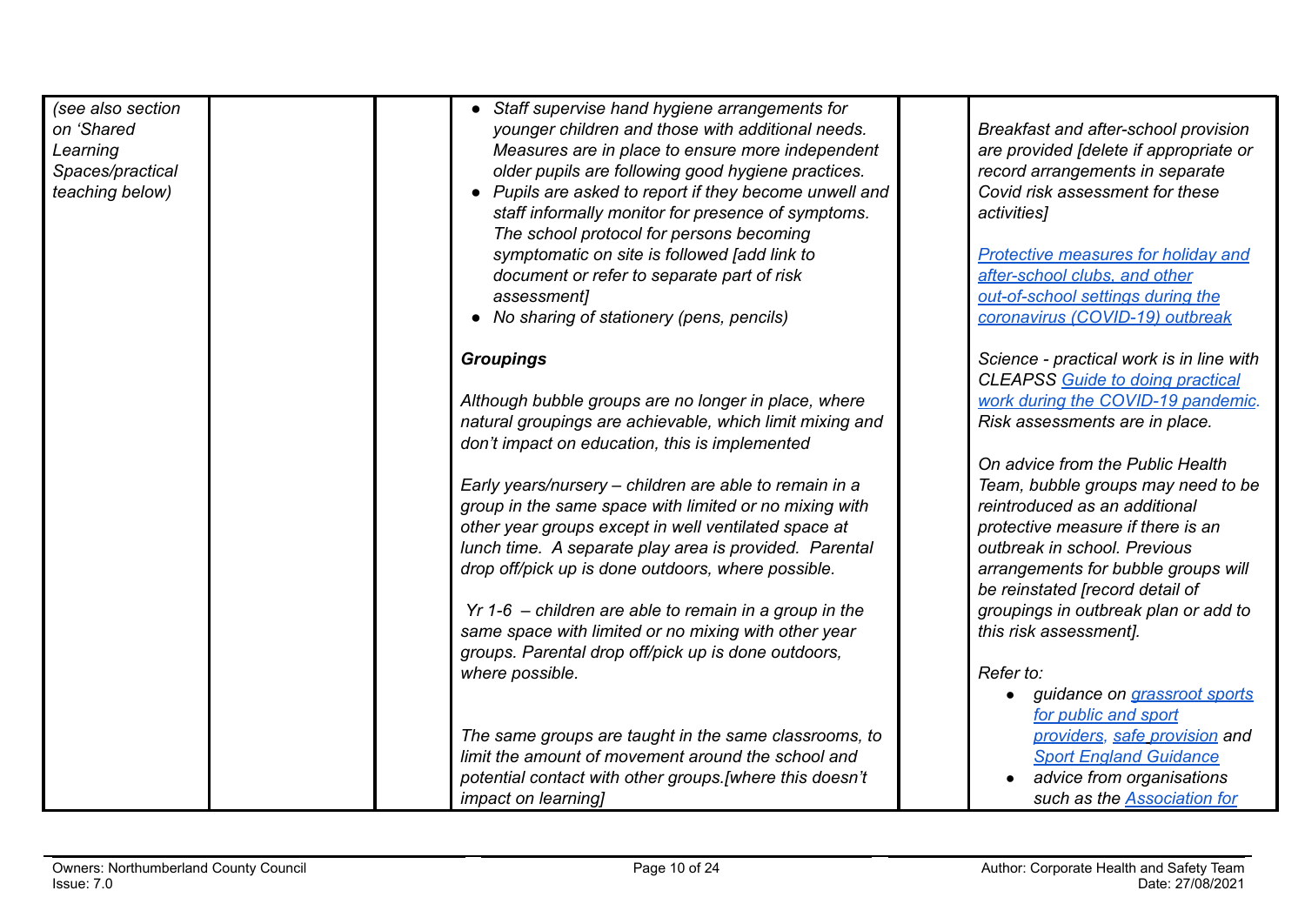|                                                                                                    |                                                                           |   | Sport and physical education:<br>Activities proceed in accordance with the advice<br>provided by relevant National Governing Body,<br>sport providers and/or the sports facility<br>Promote good hand hygiene practices and<br>maintain a cleaning regime focusing on<br>frequently touched surfaces.<br>Ventilation is maximised in accordance with the<br>arrangements stated above.<br>Work with external coaches, clubs and<br>organisations for curricular activities are subject<br>to routine risk assessment to confirm that<br>Covid-19 arrangements are safe and appropriate. |              | <b>Physical Education and</b><br>the Youth Sport Trust<br>guidance from Swim England<br>on school swimming and Step<br>4 Covid advice                                                                                                                                                                                                                          |
|----------------------------------------------------------------------------------------------------|---------------------------------------------------------------------------|---|-----------------------------------------------------------------------------------------------------------------------------------------------------------------------------------------------------------------------------------------------------------------------------------------------------------------------------------------------------------------------------------------------------------------------------------------------------------------------------------------------------------------------------------------------------------------------------------------|--------------|----------------------------------------------------------------------------------------------------------------------------------------------------------------------------------------------------------------------------------------------------------------------------------------------------------------------------------------------------------------|
| Use of communal<br>areas - toilets,<br>corridors, sports<br>halls, dining hall,<br>outdoor spaces, | Contracting<br>coronavirus - staff<br>pupils, visitors,<br>parents/carers | H | Enhanced cleaning takes place within these areas in line<br>with the cleaning schedule (including shared<br>equipment/furniture/frequently touched points).<br>One way circulation routes are in place [if possible].                                                                                                                                                                                                                                                                                                                                                                   | М            | When reviewing areas/spaces<br>consider:<br>Widening routes where possible.<br>Removing unnecessary obstacles.<br>Signing and communications:<br>- markings/signage at entrances<br>- movement intersections.<br>- encouraging people to wait and<br>allow others to pass<br>One-way movement.<br>Separate entry and exit routes.<br>Enlarge access and exits. |
| Staff use of<br>communal<br>areas/working with<br>different groups.                                | Contracting<br>coronavirus - staff<br>pupils, visitors,<br>parents/carers | H | Staff breaks are staggered and staff use their own<br>equipment in designated spaces in classrooms<br>More frequent cleaning of shared spaces should also<br>occur.                                                                                                                                                                                                                                                                                                                                                                                                                     | $\mathsf{L}$ | *Review and apply the guidance for<br>working safely in offices if applicable<br>(e.g. receptions and shared offices)<br><b>Offices and contact centres - Working</b><br>safely during coronavirus (COVID-19)<br>- Guidance                                                                                                                                    |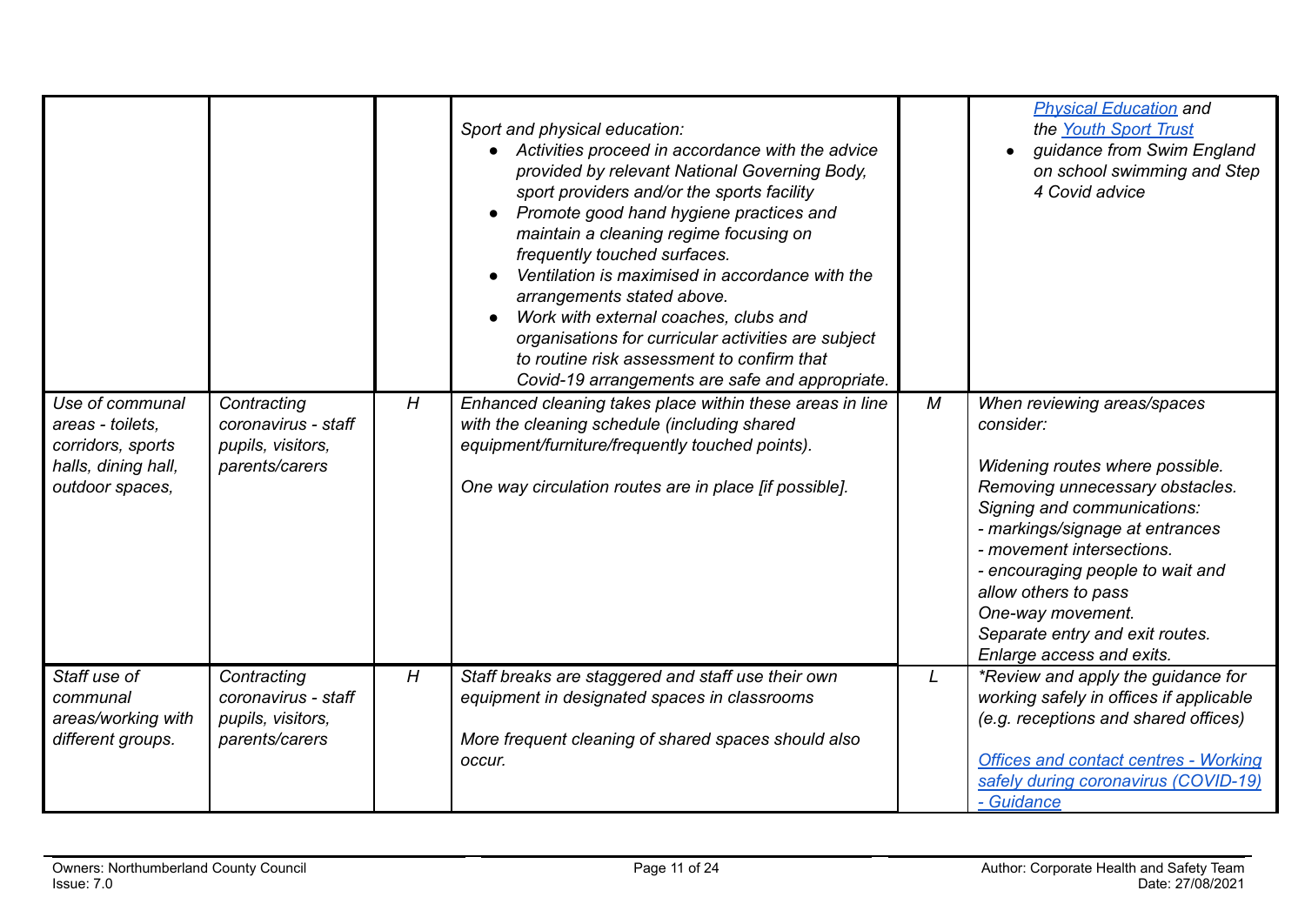| Use of supply<br>teachers and<br>temporary workers | Measures are applied within shared offices and staff<br>room(s) to maintain social distancing (2m or 1m plus a<br>risk mitigation)*                                                                                                                                                                                                                                                                                  |  |
|----------------------------------------------------|----------------------------------------------------------------------------------------------------------------------------------------------------------------------------------------------------------------------------------------------------------------------------------------------------------------------------------------------------------------------------------------------------------------------|--|
|                                                    | Clear use and cleaning guidance for staff toilets are in<br>place to ensure they are kept clean and social distancing<br>is achieved as much as possible.                                                                                                                                                                                                                                                            |  |
|                                                    | Staff maintain 2m distance (or 1m plus a risk mitigation)<br>from pupils where possible (especially with other adults<br>and older children). Face to face contact within 1m of<br>anyone is minimised.                                                                                                                                                                                                              |  |
|                                                    | Temporary staff and visiting staff will be expected to<br>comply with the school's arrangements for managing<br>and minimising risk, continuing to take care to maintain<br>distance from other staff and pupils (where possible). All<br>temporary staff are made aware of the content of the<br>Covid risk assessment and any other relevant<br>information as soon as possible after the booking is<br>confirmed. |  |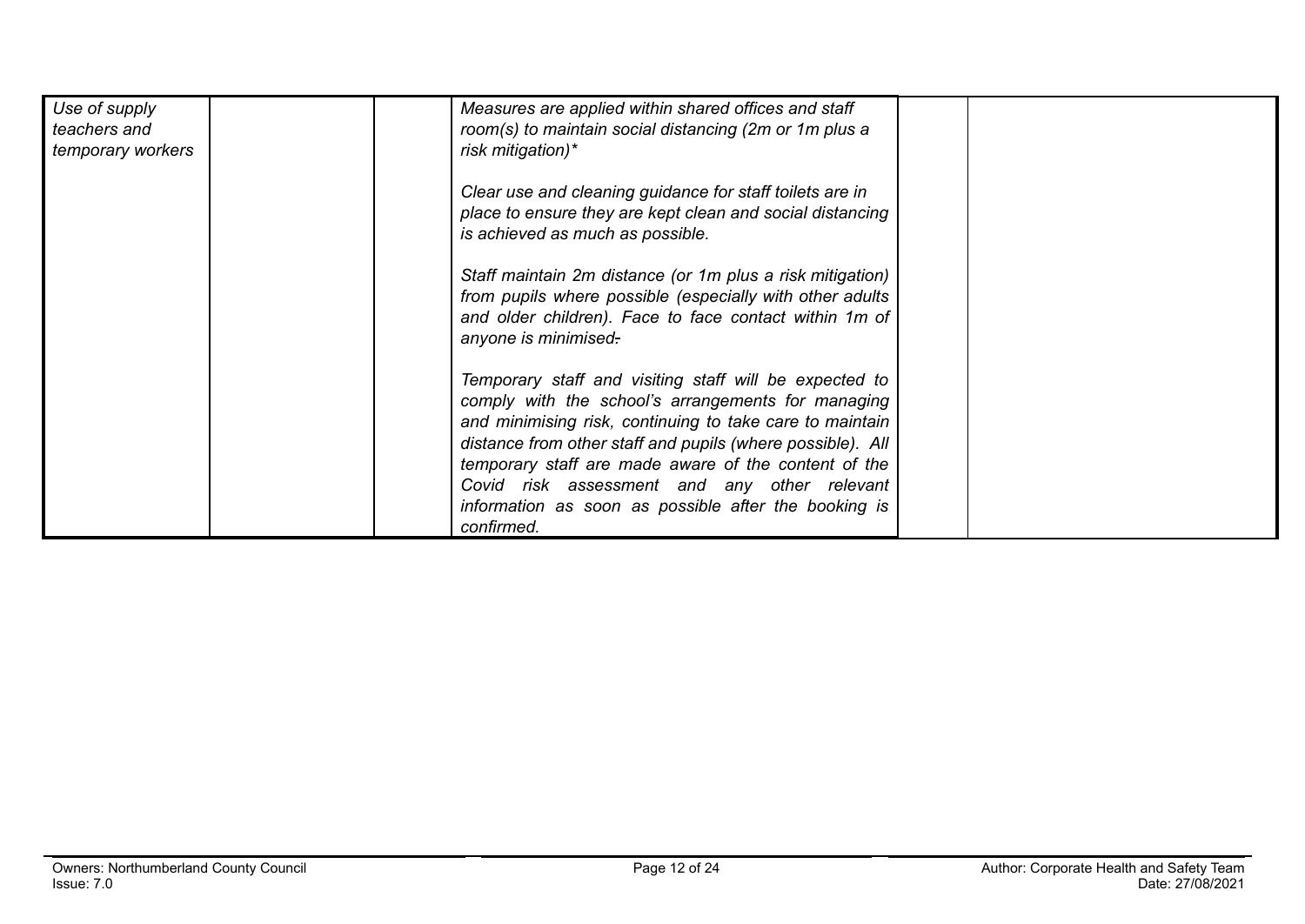| Outdoor education<br>and off-site visits<br>Owners: Northumberland County Council | Contracting<br>coronavirus - staff,<br>pupils, public | H | Offsite activity and educational visits are being<br>conducted in line with relevant coronavirus (COVID-19)<br>secure guidelines and regulations as they relate to each<br>of the home nations. In England this means the following<br>may proceed subject to full and thorough risk<br>assessment ensuring public health advice is followed.<br>• From the start of the 2021/2022 academic year<br>establishments may go on international visits.<br>• Day visits and residential visits within the UK may<br>proceed<br>Full and thorough risk assessment is achieved by<br>application of the <b>Evolve</b> Generic Risk Assessments*<br>(including but not limited to "the Evolve Coronavirus<br>(COVID-19)" Generic Risk Assessment) and Event<br>Specific Planning to ensure full a thorough risk<br>assessment.<br>Visit approvals are applied in line with the NCC Code of<br>Practice for Offsite & Educational Visits.<br>Correct application of protocols applied by Evolve<br>ensures adherence to government advice for health and<br>safety guidance on educational visits.<br>Educational Visit Coordinator & Heads receive policy<br>guidance updates and actively check for updates on the<br>Evolve system for updates to the above.<br>Page 13 of 24 | $\mathsf{\mathsf{L}}$ | Onsite activities do not require the<br>submission of an Evolve form but, like<br>all activities involving significant risk,<br>they must be subject to a suitable and<br>sufficient risk assessment.<br>* Evolve Generic Risk Assessments<br>take into account the requirements<br>outlined by "Schools COVID-19<br>operational guidance. Updated 17<br>August 2021" and prescribes broad<br>arrangements as to how these may<br>be applied.<br>As<br>pre-existing<br>practice,<br>per<br>establishments are to review these<br>assessments to ensure the stated<br>arrangements are applied where<br>applicable and reasonable to do so.<br>Visit specific arrangements that are<br>either not specified by or are<br>prompted by the generic<br>risk<br>assessments are to be set out in<br>Event Specific Plan.<br>Author: Corporate Health and Safety Team |
|-----------------------------------------------------------------------------------|-------------------------------------------------------|---|-------------------------------------------------------------------------------------------------------------------------------------------------------------------------------------------------------------------------------------------------------------------------------------------------------------------------------------------------------------------------------------------------------------------------------------------------------------------------------------------------------------------------------------------------------------------------------------------------------------------------------------------------------------------------------------------------------------------------------------------------------------------------------------------------------------------------------------------------------------------------------------------------------------------------------------------------------------------------------------------------------------------------------------------------------------------------------------------------------------------------------------------------------------------------------------------------------------------------------------------------------------------------|-----------------------|-----------------------------------------------------------------------------------------------------------------------------------------------------------------------------------------------------------------------------------------------------------------------------------------------------------------------------------------------------------------------------------------------------------------------------------------------------------------------------------------------------------------------------------------------------------------------------------------------------------------------------------------------------------------------------------------------------------------------------------------------------------------------------------------------------------------------------------------------------------------|
| Issue: 7.0                                                                        |                                                       |   |                                                                                                                                                                                                                                                                                                                                                                                                                                                                                                                                                                                                                                                                                                                                                                                                                                                                                                                                                                                                                                                                                                                                                                                                                                                                         |                       | Date: 27/08/2021                                                                                                                                                                                                                                                                                                                                                                                                                                                                                                                                                                                                                                                                                                                                                                                                                                                |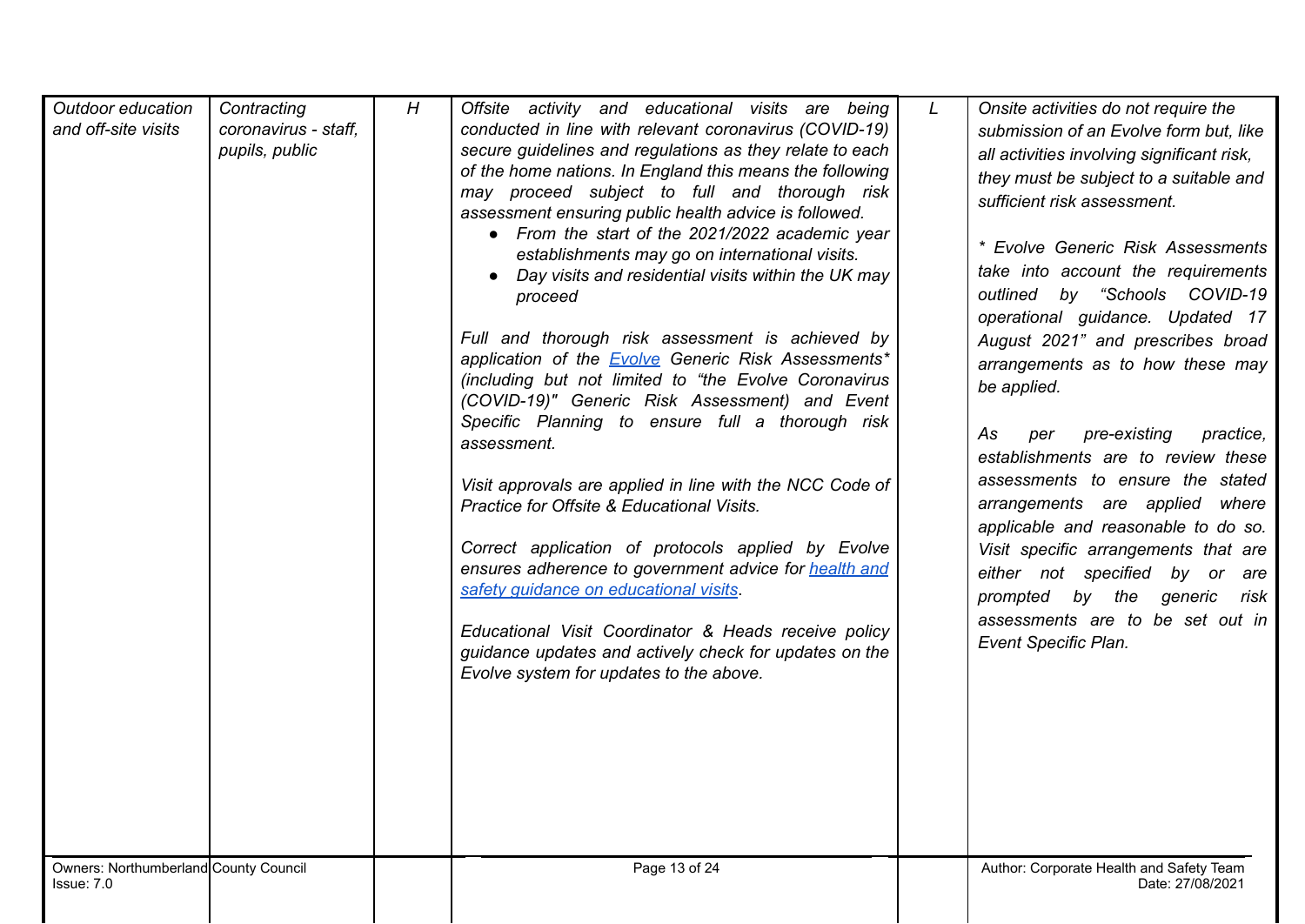| Play activities                                                  | Contracting<br>coronavirus - staff<br>and pupils      | H | Existing school play risk assessment has been reviewed<br>and shared with staff.<br>Toys and play equipment are included in the cleaning<br>schedule. For large outdoor play equipment, which is<br>difficult to clean, good hand hygiene is adopted before<br>and after breaktime.<br>The use of equipment which can't be cleaned easily is<br>avoided or minimised where possible.                                                                                                                                                                                                                 |                                                                                                                                                                                                                  |
|------------------------------------------------------------------|-------------------------------------------------------|---|------------------------------------------------------------------------------------------------------------------------------------------------------------------------------------------------------------------------------------------------------------------------------------------------------------------------------------------------------------------------------------------------------------------------------------------------------------------------------------------------------------------------------------------------------------------------------------------------------|------------------------------------------------------------------------------------------------------------------------------------------------------------------------------------------------------------------|
| Provision of school<br>meals service                             | Contracting<br>coronavirus - staff.<br>pupils         |   | The school kitchen is fully open and normal legal<br>requirements will apply. Kitchen operations comply with<br>the guidance for food businesses on coronavirus<br>(COVID-19)<br>Catering staff are aware of the content of this risk<br>assessment and the measures required for use of<br>communal staff areas have been implemented e.g., for<br>toilets/staff room/changing rooms. [see also section on<br>use of communal areas]                                                                                                                                                                | Risk assessments have been<br>reviewed and updated where required<br>(both for catering activities and dining<br>hall arrangements, such as additional<br>cleaning, wearing face masks when<br>serving children) |
| Parents/carers<br>picking<br>up/collecting pupils<br>from school | Contracting<br>coronavirus - staff.<br>pupils, public | H | Parents are not permitted into the school building to<br>hand over children [including nursery/early years if this<br>can be done outdoors]. During periods of high<br>transmission, parents are requested to wear face<br>coverings during busy times whilst on school premises.<br>Supervising staff maintain social distancing with parents<br>and have access to a face mask.<br>School digital communications channels are used to<br>engage and advise parents on protective steps being<br>taken and associated requirements, such as not<br>attending if they or their child is symptomatic. |                                                                                                                                                                                                                  |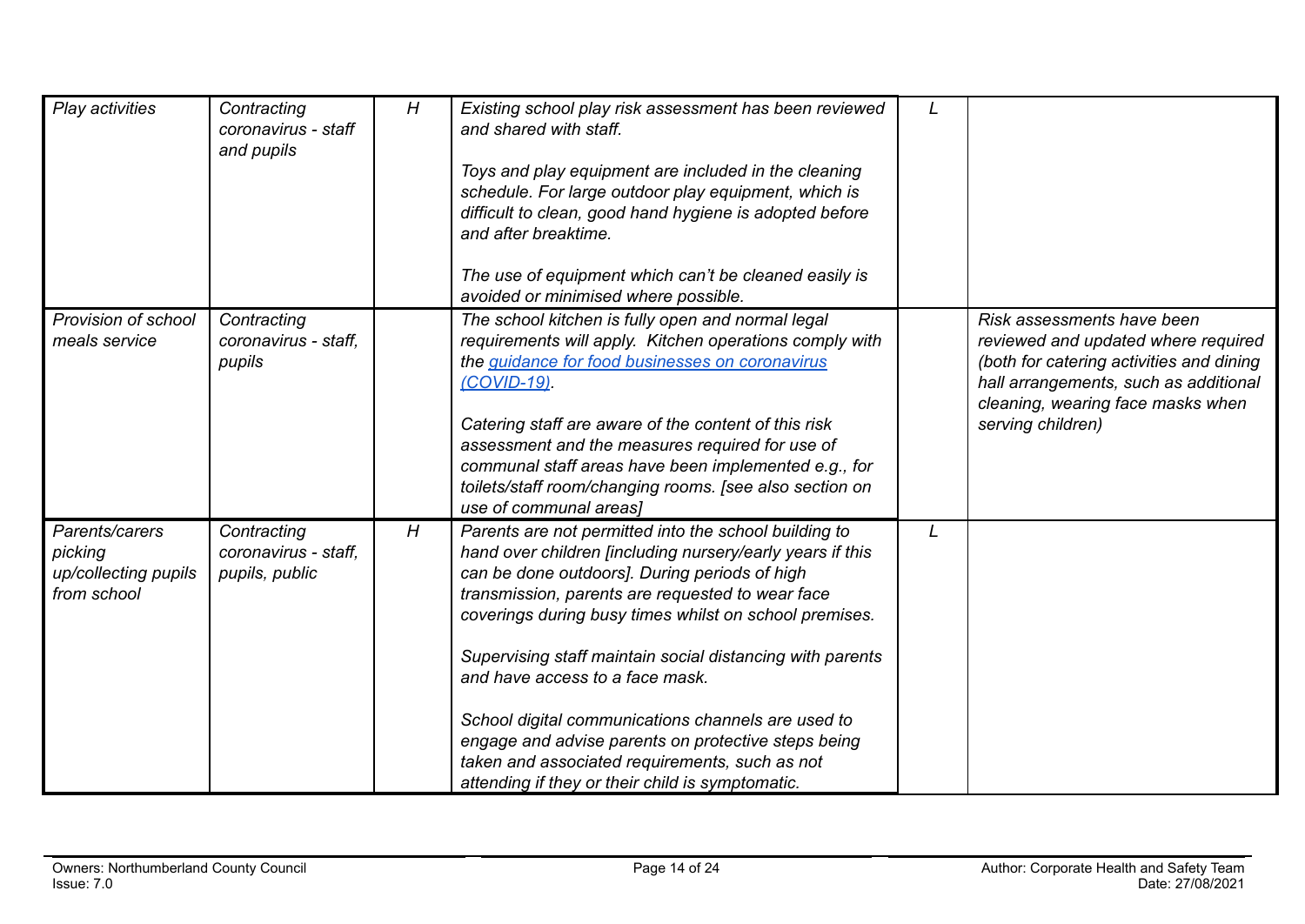| Use of School<br>Transport (external<br>provision only)<br>Staff travelling to | Contracting<br>coronavirus - staff,<br>pupils, transport<br>provider<br>Contracting | H<br>H | Steps taken to ensure anyone who becomes<br>symptomatic does not use School Transport.<br>The school encourages pupils to walk or cycle to school<br>where possible.<br>Providers have taken steps to adapt vehicle use in<br>accordance with NCC School Transport Risk<br><b>Assessment for Coronavirus.</b><br>A review has been undertaken by the school of<br>dedicated transport use and consideration has been<br>given to:<br>• Maintaining groupings where possible so pupils sit<br>within the year groups. [this measure will help in<br>reducing the risk of transmission and assist if bubble<br>groups needs to be reintroduced if there is an<br>outbreak - see outbreak management plan].<br>The use of hand sanitiser before boarding and after<br>disembarking is encouraged via messages to<br>parents.<br>• ensuring good ventilation of fresh air wherever<br>possible by keeping windows, or roof lights, on<br>transport, open<br>Where staff are required to assist with accessing<br>transport and fitting of seat belts/restraints, where<br>possible only those normally working directly with the<br>pupil provide such support.<br>Those using public transport are identified and | М<br>М | Children under the age of 3 should<br>not wear face coverings. Children<br>aged from 3-10 can wear face<br>coverings if they are able to handle it<br>as directed, but they are not required<br>to.<br>Home to school transport is in line<br>with current guidance: Dedicated<br><b>Transport to schools and colleges</b><br><b>COVID-19 operational guidance</b><br><b>Review Guidance:</b> |
|--------------------------------------------------------------------------------|-------------------------------------------------------------------------------------|--------|----------------------------------------------------------------------------------------------------------------------------------------------------------------------------------------------------------------------------------------------------------------------------------------------------------------------------------------------------------------------------------------------------------------------------------------------------------------------------------------------------------------------------------------------------------------------------------------------------------------------------------------------------------------------------------------------------------------------------------------------------------------------------------------------------------------------------------------------------------------------------------------------------------------------------------------------------------------------------------------------------------------------------------------------------------------------------------------------------------------------------------------------------------------------------------------------------------------|--------|-----------------------------------------------------------------------------------------------------------------------------------------------------------------------------------------------------------------------------------------------------------------------------------------------------------------------------------------------------------------------------------------------|
| and from work.                                                                 | coronavirus,<br>spread of virus                                                     |        | encouraged to refer to governments safer travel<br>quidance for passengers.                                                                                                                                                                                                                                                                                                                                                                                                                                                                                                                                                                                                                                                                                                                                                                                                                                                                                                                                                                                                                                                                                                                                    |        | How to wear and make a cloth face<br>covering                                                                                                                                                                                                                                                                                                                                                 |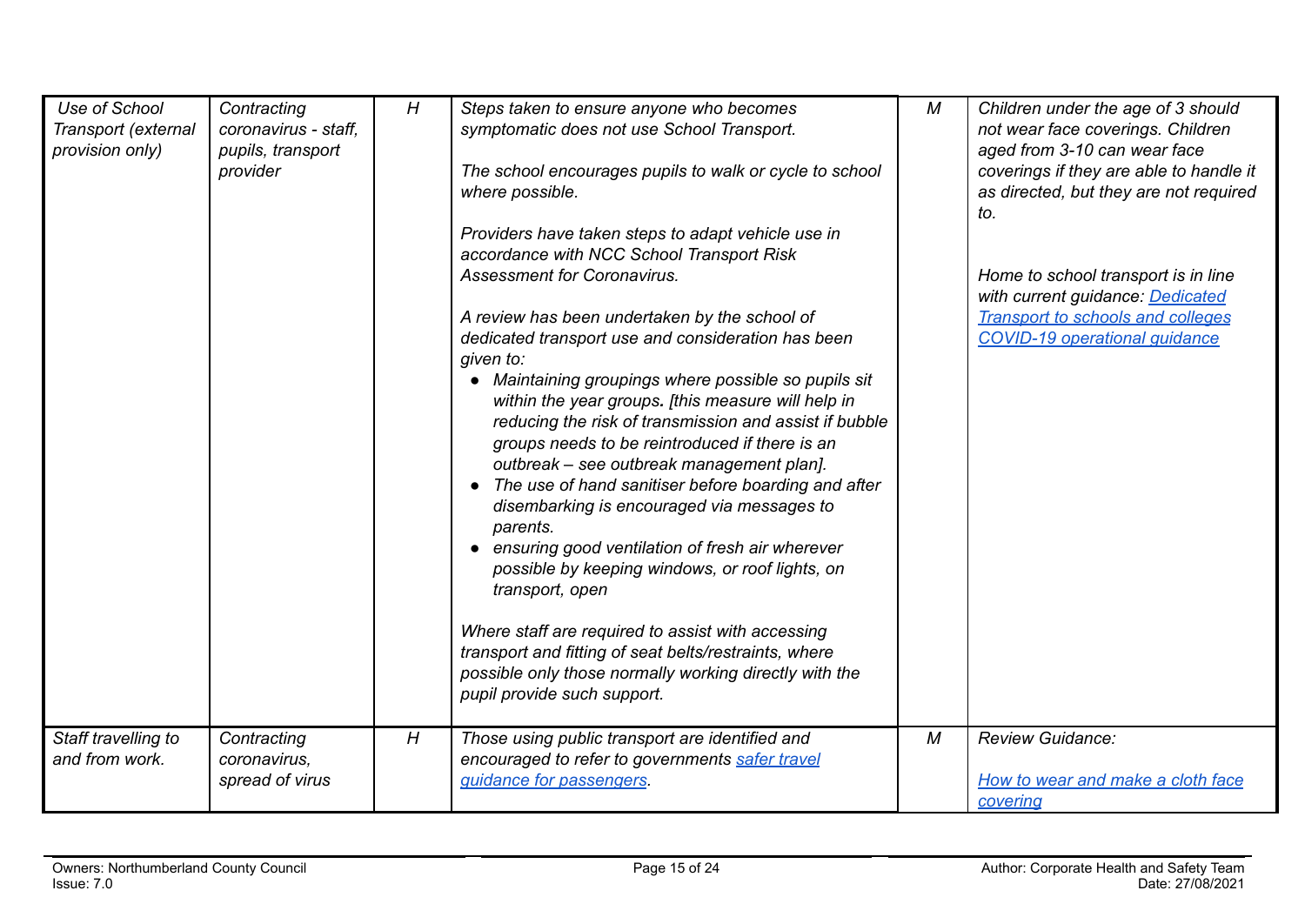|                                                                               |                                               |   | In particular:<br>Wear a face covering when using public<br>transport, travelling in a taxi or a private vehicle<br>with others.<br>wash your hands often with soap and water for at<br>least 20 seconds or use an alcohol-based hand<br>sanitiser                                                                                                                                                                                                                                                                                                                                                                                                                                                                                                                                                                                                                                                                                                                                                                                                                                                  |   | Coronavirus (COVID-19): UK<br>transport and travel advice                                                                                                                                                                                                                                                                       |
|-------------------------------------------------------------------------------|-----------------------------------------------|---|-----------------------------------------------------------------------------------------------------------------------------------------------------------------------------------------------------------------------------------------------------------------------------------------------------------------------------------------------------------------------------------------------------------------------------------------------------------------------------------------------------------------------------------------------------------------------------------------------------------------------------------------------------------------------------------------------------------------------------------------------------------------------------------------------------------------------------------------------------------------------------------------------------------------------------------------------------------------------------------------------------------------------------------------------------------------------------------------------------|---|---------------------------------------------------------------------------------------------------------------------------------------------------------------------------------------------------------------------------------------------------------------------------------------------------------------------------------|
| Children who are<br>non-compliant /<br>displaying<br>challenging<br>behaviour | Contracting<br>coronavirus - staff.<br>pupils | М | Children who are symptomatic do not attend school.<br>Effective infection control strategies are in place<br>including measures to minimise contact with those who<br>become symptomatic whilst at school.<br>Current school arrangements including behaviour policy,<br>availability of trained staff and preventative approaches<br>are reviewed/updated taking account of suggested<br>school rules within Government Guidance. Policy<br>communicated to staff, children/pupils and<br>parents/carers.<br>All schools have access to NCC SEN Support Services<br>to accommodate and support learners with SEND who<br>are attending. Provision includes support in reviewing<br>and determining reasonable adjustments within plans for<br><b>EHCP</b> learners.<br>Staff working with pupils who spit uncontrollably are<br>given more opportunities to wash their hands than other<br>staff.<br>Pupils who regularly who use saliva as a sensory<br>stimulant or who struggle with 'catch it, bin it, kill it' are<br>also given more opportunities to wash their hands where<br>appropriate. | L | For further information visit: NCC<br><b>Local SEND Offering 0-25 vrs.</b><br>All risk assessments, behaviour crisis<br>plans and EHCPs include valid<br>COVID-19 controls.<br>Advice given on the use of restrictive<br>physical interventions by front line<br>staff (available from Inclusive<br><b>Education Services).</b> |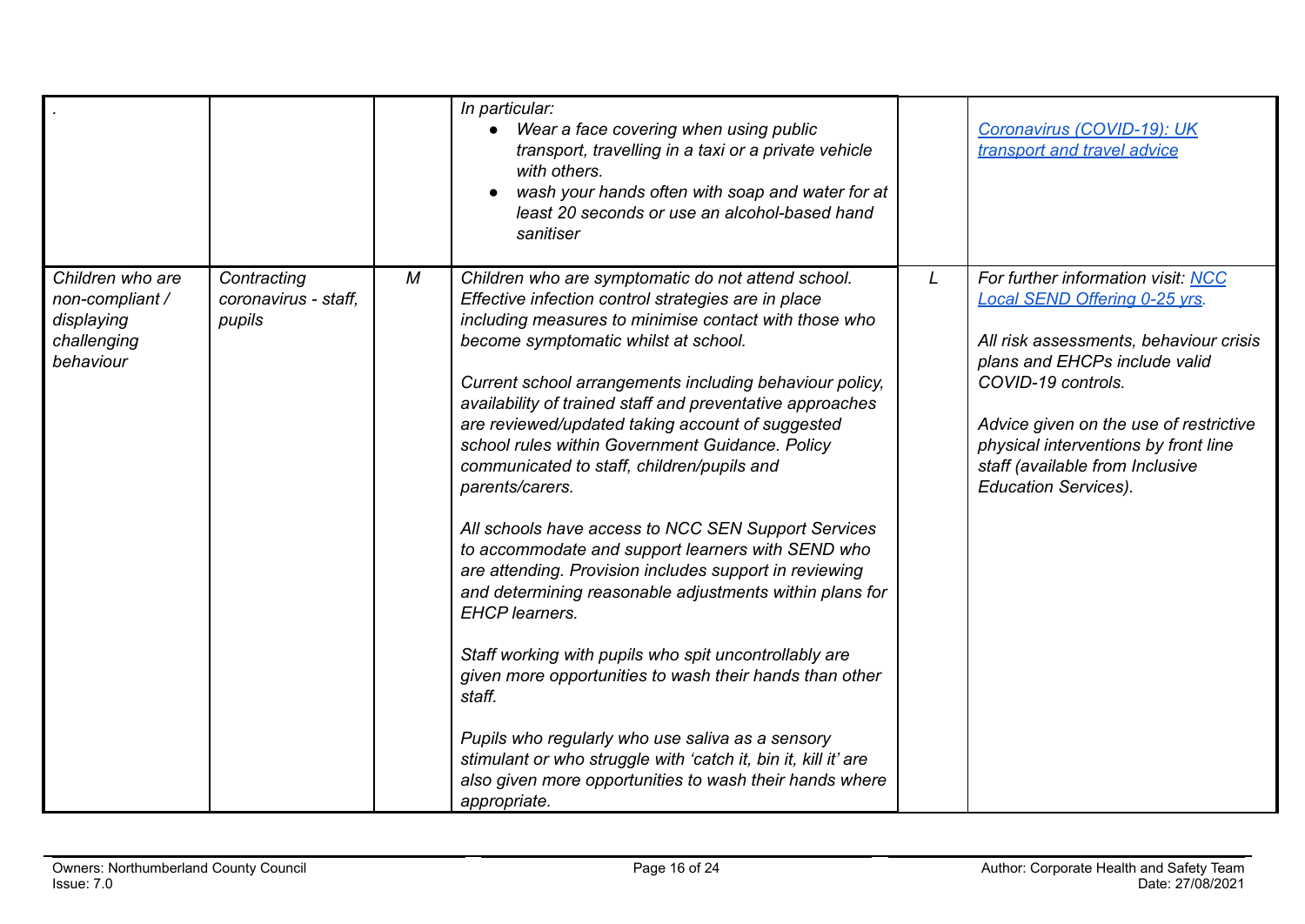| Personal care<br>activities | Contracting<br>coronavirus or<br>passing onto<br>vulnerable or<br>shielded children          | H          | Most staff and CEV pupils have now been double<br>vaccinated. Social distancing is implemented where<br>possible.<br>Children who normally receive support from the special<br>school nurse or children's community nurse will require<br>an individual risk assessment. This assessment should<br>include input from the parents/carers and healthcare<br>professionals. Reference to any care tasks and specific<br>PPE requirements for these tasks should be recorded<br>and implemented.<br>Any queries are directed to the school nurse.<br>Staff know how to safely put on and take off PPE.<br>PHE guidance on <b>Putting on PPE</b> ; and <b>Taking off PPE</b> is<br>followed by all staff undertaking personal care. | L | PPE requests/shortages in PPE are<br>raised with the Schools Organisation<br>and Resources Team.<br>No additional PPE is generally<br>needed other than that already<br><i>identified via risk assessment.</i><br>Specific PPE/training is required for<br>staff providing personal care involving<br>an aerosol generating procedure<br>(AGP) - advice is provided by the<br>school nurse and a risk assessment<br>produced. Specific detailed guidance<br>and requirements when performing<br>AGPs is included is: Safe Working<br>in education, childcare and children's |
|-----------------------------|----------------------------------------------------------------------------------------------|------------|---------------------------------------------------------------------------------------------------------------------------------------------------------------------------------------------------------------------------------------------------------------------------------------------------------------------------------------------------------------------------------------------------------------------------------------------------------------------------------------------------------------------------------------------------------------------------------------------------------------------------------------------------------------------------------------------------------------------------------|---|-----------------------------------------------------------------------------------------------------------------------------------------------------------------------------------------------------------------------------------------------------------------------------------------------------------------------------------------------------------------------------------------------------------------------------------------------------------------------------------------------------------------------------------------------------------------------------|
| Use of hand<br>sanitiser    | Ingestion of hand<br>sanitiser.<br>Alcohol vapours<br>ignited resulting in<br>burns to hands | ${\cal M}$ | Always wash hands with soap and hot/warm water<br>wherever possible.<br>Where hand sanitizer is used, it contains a minimum of<br>60% alcohol. It is kept out of the reach of children and<br>used with staff supervision due to the risk of ingestion.<br>A safety data sheet and COSHH risk assessment are in<br>place for its use.<br>When using alcohol-based hand sanitisers make sure all<br>liquid is evaporated before smoking, touching any<br>electrical equipment or metal surfaces which may result<br>in a static shock, or any other source of ignition.<br>Skin friendly skin cleaning wipes can be used as an<br>alternative                                                                                    | L | social care<br>Bulk supplies of alcohol gel are stored<br>appropriately as flammable<br>substances and the fire risk<br>assessment has been updated<br>accordingly.                                                                                                                                                                                                                                                                                                                                                                                                         |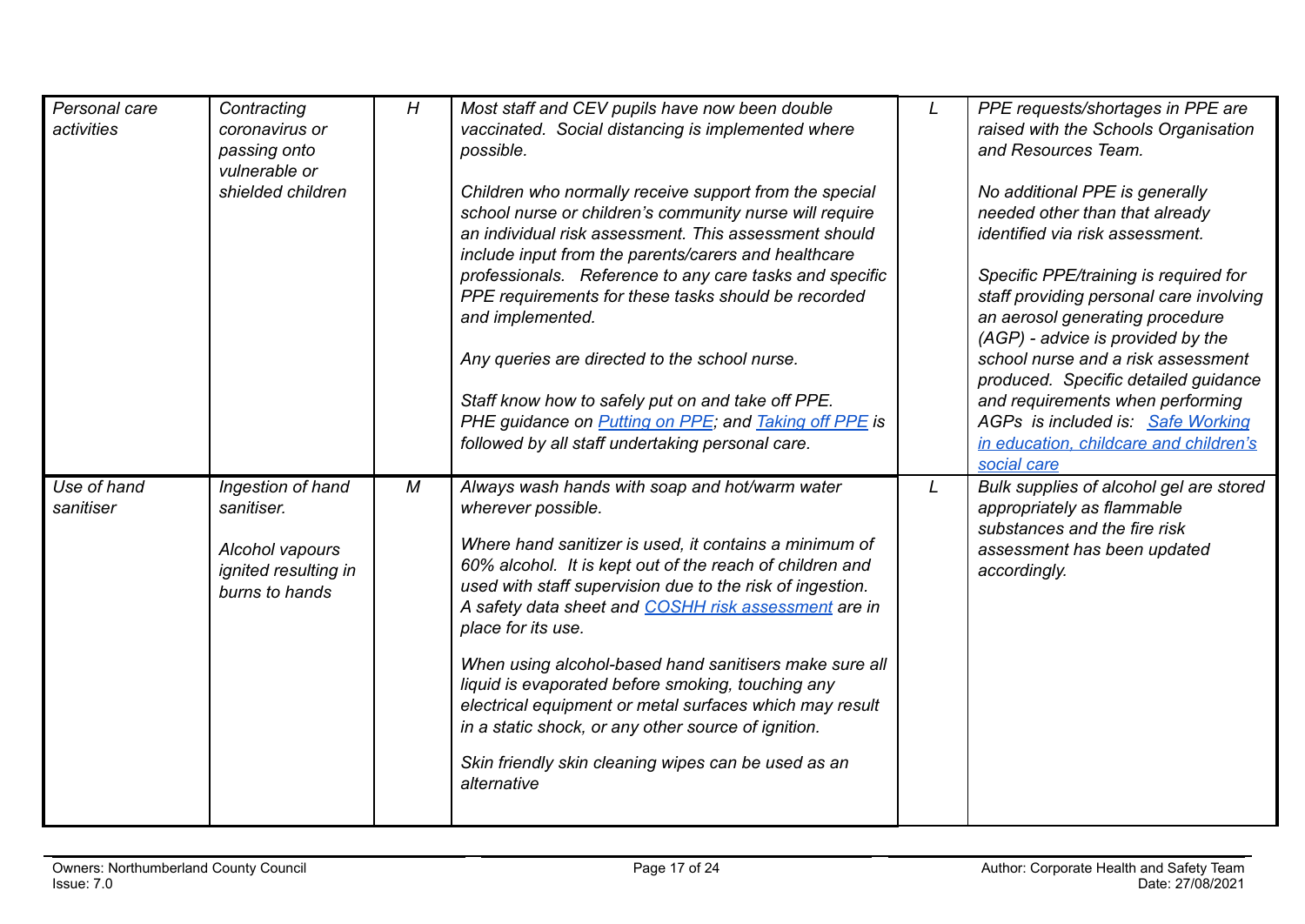| <b>Insufficient</b><br>cleaning/exposure<br>to virus on<br>objects/surfaces | Contracting<br>coronavirus | H | Increased cleaning to take place using standard<br>cleaning products (minimum twice a day). Additional<br>cleaning hours/resources have been arranged with the<br>priority being for frequently touched areas. Cleaning<br>staff are briefed on the amended cleaning schedule, and<br>records kept of cleaning undertaken.<br>In particular, objects and surfaces that are touched<br>regularly are frequently cleaned and disinfected.<br>Staff wash hands if handling pupils' homework/books.<br>Classrooms are cleaned in line with cleaning schedule.<br>Bins for tissues are emptied throughout the day.<br>Where there is a suspected or confirmed case of<br>COVID-19 within the school, the school procedure for<br>dealing with this scenario is implemented, which<br>incorporates the PHE guidance on 'cleaning and waste'<br>(ensure cleaning products used comply with this<br>guidance). Staff wear disposable gloves and aprons as<br>a minimum. Hands are washed with soap and water for<br>20 seconds when all PPE is removed.<br>Staff know how to put on and take off PPE correctly:<br>PHE - Putting on PPE; PHE - Taking off PPE<br>See also sections on Pupils and staff displaying<br>symptoms of coronavirus whilst at school. | L | A supply of antibacterial wipes/alcohol<br>gel is made available in school<br>(including classrooms) to encourage<br>staff/pupils to help maintain<br>cleanliness in personal work areas.<br>Cleaning products used in teaching<br>areas etc are those normally used by<br>cleaning staff - a safety data sheet<br>and COSHH risk assessment are in<br>place for each product.<br>Bleach should be avoided, and a<br>suitable alternative product(s) used. If<br>schools are advised to use a<br>bleach-based product, only bleach<br>sprays should be used. Its use must<br>be strictly controlled, and it must not<br>be mixed with other cleaning products<br>due to the risk of chlorine gas being<br>liberated. The safety data sheet and<br>COSHH risk assessment must be in<br>place prior to use and shared with<br>staff.<br>See sample COSHH risk assessment |
|-----------------------------------------------------------------------------|----------------------------|---|--------------------------------------------------------------------------------------------------------------------------------------------------------------------------------------------------------------------------------------------------------------------------------------------------------------------------------------------------------------------------------------------------------------------------------------------------------------------------------------------------------------------------------------------------------------------------------------------------------------------------------------------------------------------------------------------------------------------------------------------------------------------------------------------------------------------------------------------------------------------------------------------------------------------------------------------------------------------------------------------------------------------------------------------------------------------------------------------------------------------------------------------------------------------------------------------------------------------------------------------------------|---|------------------------------------------------------------------------------------------------------------------------------------------------------------------------------------------------------------------------------------------------------------------------------------------------------------------------------------------------------------------------------------------------------------------------------------------------------------------------------------------------------------------------------------------------------------------------------------------------------------------------------------------------------------------------------------------------------------------------------------------------------------------------------------------------------------------------------------------------------------------------|
| Lateral flow device                                                         | Transmission of            | H | The national guidance issued in relation to the                                                                                                                                                                                                                                                                                                                                                                                                                                                                                                                                                                                                                                                                                                                                                                                                                                                                                                                                                                                                                                                                                                                                                                                                        | М | [see NCC model risk assessments:                                                                                                                                                                                                                                                                                                                                                                                                                                                                                                                                                                                                                                                                                                                                                                                                                                       |
| Covid testing                                                               | Covid 19 virus             |   | COVID-19 testing programmes in schools has been                                                                                                                                                                                                                                                                                                                                                                                                                                                                                                                                                                                                                                                                                                                                                                                                                                                                                                                                                                                                                                                                                                                                                                                                        |   | Covid19 Home Testing - School                                                                                                                                                                                                                                                                                                                                                                                                                                                                                                                                                                                                                                                                                                                                                                                                                                          |
| carried out                                                                 |                            |   | implemented: Link to Covid testing                                                                                                                                                                                                                                                                                                                                                                                                                                                                                                                                                                                                                                                                                                                                                                                                                                                                                                                                                                                                                                                                                                                                                                                                                     |   | <b>Staff/Pupils</b>                                                                                                                                                                                                                                                                                                                                                                                                                                                                                                                                                                                                                                                                                                                                                                                                                                                    |
| incorrectly.                                                                |                            |   | documentation/training [delete as appropriate]                                                                                                                                                                                                                                                                                                                                                                                                                                                                                                                                                                                                                                                                                                                                                                                                                                                                                                                                                                                                                                                                                                                                                                                                         |   |                                                                                                                                                                                                                                                                                                                                                                                                                                                                                                                                                                                                                                                                                                                                                                                                                                                                        |
|                                                                             |                            |   |                                                                                                                                                                                                                                                                                                                                                                                                                                                                                                                                                                                                                                                                                                                                                                                                                                                                                                                                                                                                                                                                                                                                                                                                                                                        |   | <b>Covid19 - Testing on School Sites</b>                                                                                                                                                                                                                                                                                                                                                                                                                                                                                                                                                                                                                                                                                                                                                                                                                               |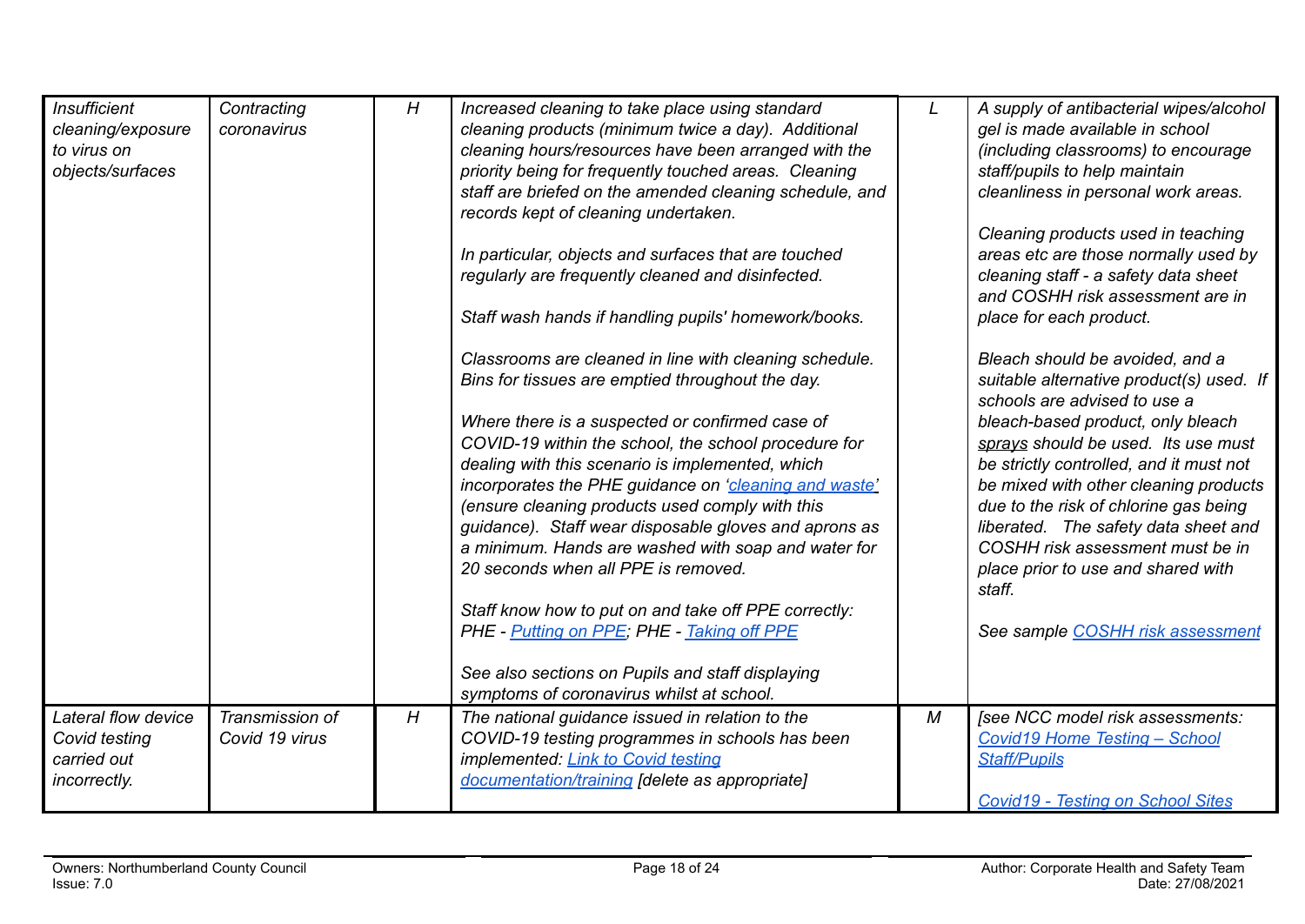| Weekly staff/pupil<br>home<br>testing.<br><b>Testing pupils</b><br>returning to school<br>[year 7 plus] |                                                                                                             |   | Following initial on-site testing for pupils in year 7 and<br>above returning to school, twice weekly home testing is<br>now offered to staff/pupils. Although voluntary, this is<br>strongly encouraged by the school.<br>Separate school specific risk assessment(s) are in place<br>to cover both on-site and home testing activities home                                                                                                                                                                                                                                                                                                                                                                                                                                         |   | These are based on the DfE/PHE<br>How to Guides/SOPs but should be<br>tailored to record specific<br>arrangements in place at your school]<br>Prior to ATS testing at school,<br>schools take steps to identify if an                                                                                                                                                             |
|---------------------------------------------------------------------------------------------------------|-------------------------------------------------------------------------------------------------------------|---|---------------------------------------------------------------------------------------------------------------------------------------------------------------------------------------------------------------------------------------------------------------------------------------------------------------------------------------------------------------------------------------------------------------------------------------------------------------------------------------------------------------------------------------------------------------------------------------------------------------------------------------------------------------------------------------------------------------------------------------------------------------------------------------|---|-----------------------------------------------------------------------------------------------------------------------------------------------------------------------------------------------------------------------------------------------------------------------------------------------------------------------------------------------------------------------------------|
|                                                                                                         |                                                                                                             |   | testing RA<br>Temporary and teacher training staff should be offered<br>testing in the same way as wider school staff.                                                                                                                                                                                                                                                                                                                                                                                                                                                                                                                                                                                                                                                                |   | individual has tested positive 90<br>days prior to the current test. This<br>is to identify the potential for false<br>positive test results. Those falling into<br>this category are advised not to<br>test until the 90-day period ends<br>unless they develop COVID-19<br>symptoms.                                                                                            |
| Inadequate first aid<br>provision                                                                       | Serious injury or<br>death<br>First aider<br>contracting<br>coronavirus or<br>spreading virus to<br>others. | H | A review of the first aid needs assessment has taken<br>place to decide if sufficient appropriate cover can be<br>provided for the activities which are being undertaken.<br>First aiders rendering treatment continue to keep<br>accurate records of who they have treated, bearing in<br>mind the requirement to retain visitor contact<br>information.<br>First aiders assist at a safe distance from the casualty<br>where possible and minimise the time they share a<br>breathing zone. Where the casualty is able to, they are<br>directed to undertake specific treatments themselves<br>(age dependent) e.g. applying a plaster, running a burn<br>under cold water.<br>Where available, and appropriate, fluid resistant face<br>mask, gloves, disposable plastic apron and | L | See HSE guidance <b>First aid during</b><br>the coronavirus (COVID-19) outbreak<br>Schools with early years and nursery<br>facilities should apply the Government<br>guidance in relation to paediatric first<br>aid cover:<br><b>Early years foundation stage:</b><br>coronavirus disapplications - GOV.UK<br><b>See section on paediatric first aid and</b><br>requalification] |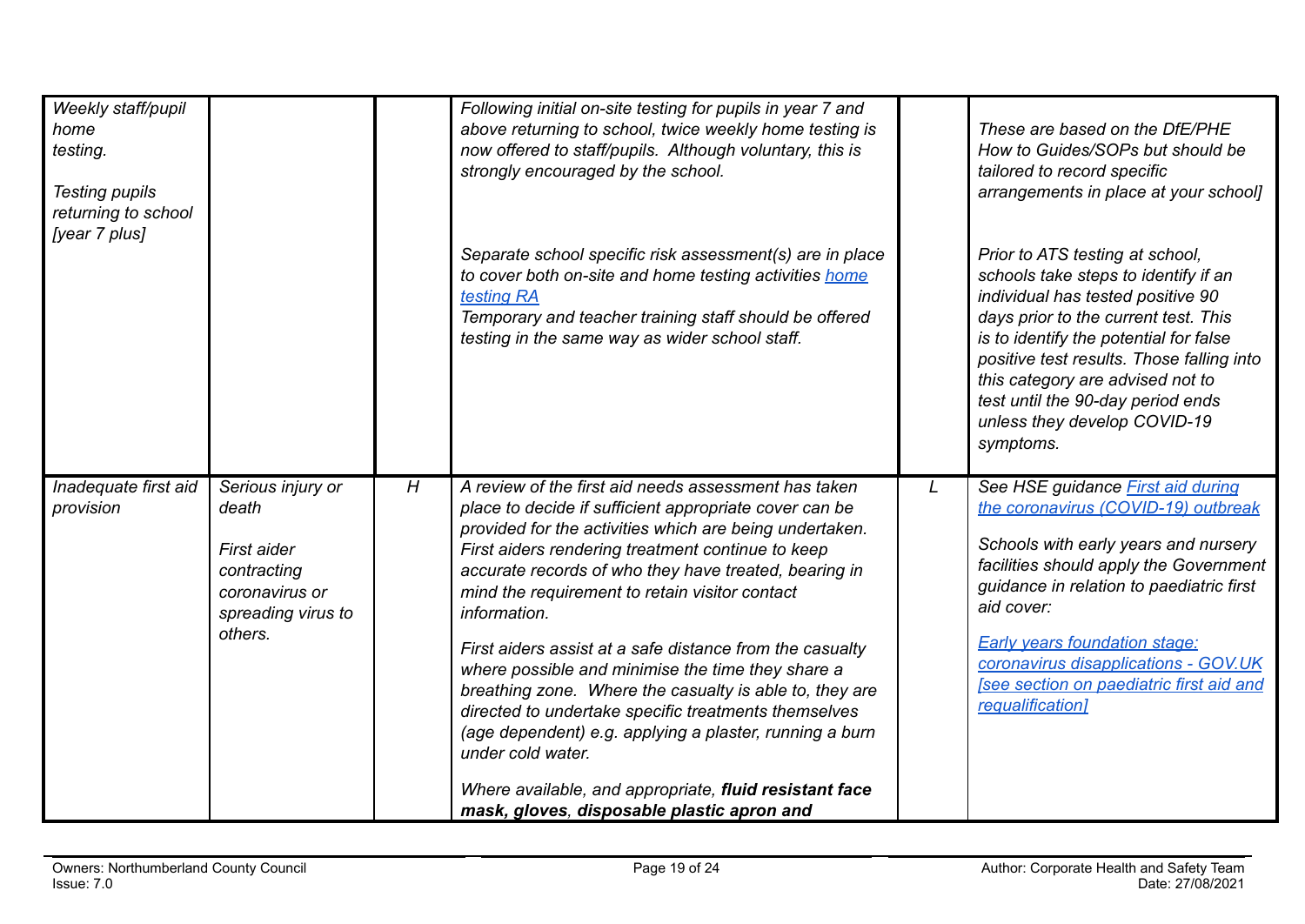|                                                              |                                                                                |   | disposable eye protection is used which should be<br>kept in or next to first aid kits. (see <b>FAQ</b> document on<br>dealing with minor accidents) [this is in line with HSE<br>guidance]<br><b>CPR</b><br>In respect of more serious cases where CPR may be<br>required, the specific advice contained in the<br><b>Resuscitation Council UK guidance should be followed</b><br>particularly in relation to rescue breaths.<br>As chest compressions could produce aerosol spray,<br>appropriate PPE should be worn i.e. fluid resistant<br>surgical mask, gloves and eye protection (goggles or<br>visor). If PPE is not available, use a towel or cloth such<br>as the sling from the first aid kit to cover the person's<br>nose and mouth while performing chest compressions<br>A first aider should conduct a dynamic risk assessment<br>of the situation they are faced with and apply appropriate<br>precautions for infection control.<br>Further information is also contained in the Government<br>publication: Guidance for first responders and others in<br>close contact with symptomatic people with potential<br>COVID-19 |   |                                                                                                                                                                                                                                |
|--------------------------------------------------------------|--------------------------------------------------------------------------------|---|-----------------------------------------------------------------------------------------------------------------------------------------------------------------------------------------------------------------------------------------------------------------------------------------------------------------------------------------------------------------------------------------------------------------------------------------------------------------------------------------------------------------------------------------------------------------------------------------------------------------------------------------------------------------------------------------------------------------------------------------------------------------------------------------------------------------------------------------------------------------------------------------------------------------------------------------------------------------------------------------------------------------------------------------------------------------------------------------------------------------------------------------------|---|--------------------------------------------------------------------------------------------------------------------------------------------------------------------------------------------------------------------------------|
| Lack of<br>communication<br>with staff / parents<br>/ others | Confusion /<br>misinformation<br>resulting in<br>breakdown of<br>arrangements. | H | Staff have been involved in the planning process for<br>return for a wider school re-opening, including risk<br>assessments, procedure if someone becomes<br>symptomatic in school, policy reviews etc. These<br>arrangements are to be kept under constant review, with<br>staff invited to provide feedback.                                                                                                                                                                                                                                                                                                                                                                                                                                                                                                                                                                                                                                                                                                                                                                                                                                | L | Parents have access to the Covid19<br>Quick Guide checker - this is<br>available on the school's webpage<br>and has been brought to the attention<br>of parents. (this includes advice when<br>returning from another Country) |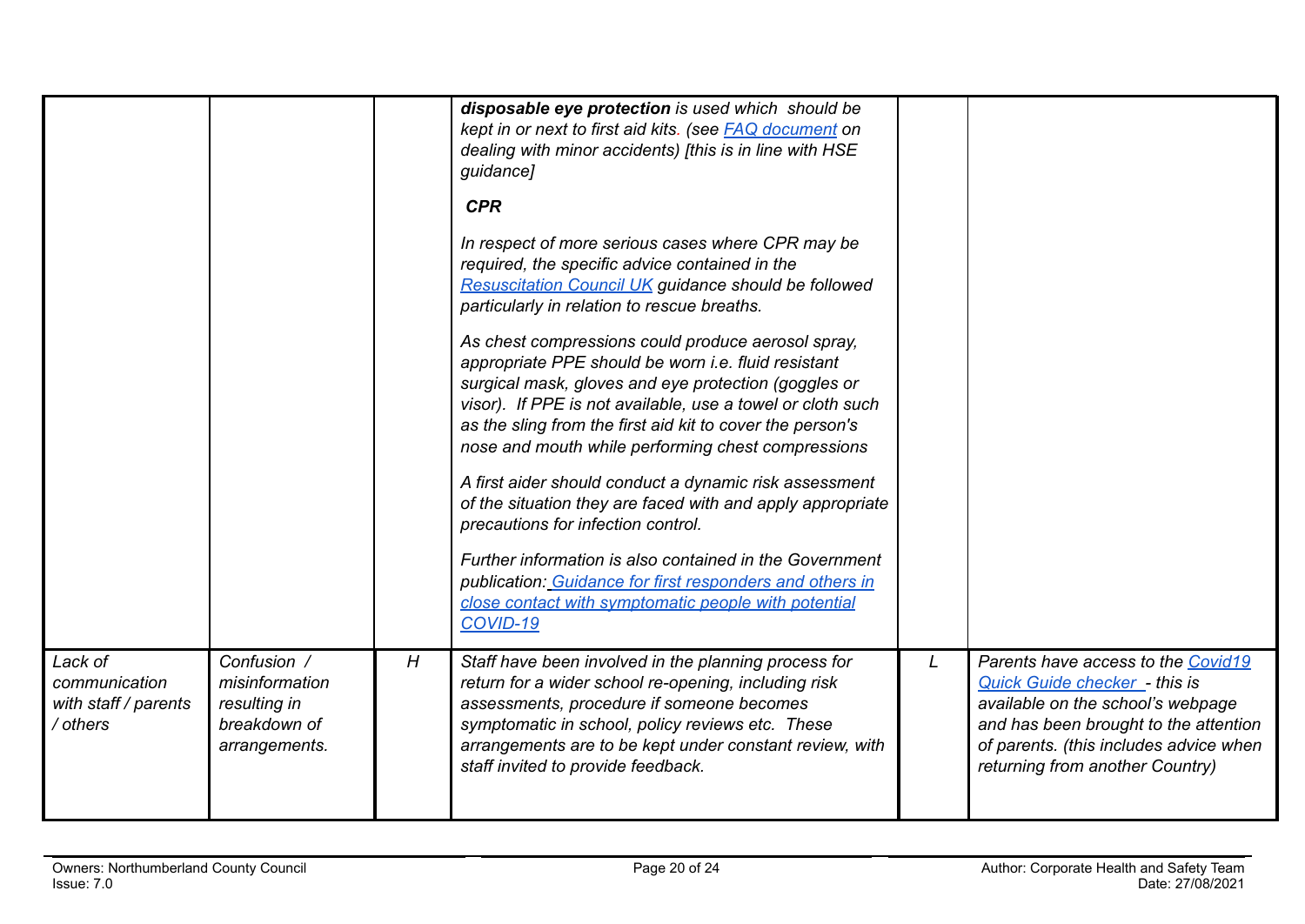|                                                                                                                             |                                                                                                 |                | Regular information sharing and communication with<br>staff. Use of IT software for virtual meetings, e.g.,                                                                                                                                                                                                                                                                                                                                                      |   |                                                                                                                                                                                                                                                                                           |
|-----------------------------------------------------------------------------------------------------------------------------|-------------------------------------------------------------------------------------------------|----------------|------------------------------------------------------------------------------------------------------------------------------------------------------------------------------------------------------------------------------------------------------------------------------------------------------------------------------------------------------------------------------------------------------------------------------------------------------------------|---|-------------------------------------------------------------------------------------------------------------------------------------------------------------------------------------------------------------------------------------------------------------------------------------------|
|                                                                                                                             |                                                                                                 |                | Google Hangouts.<br>Parents are kept informed of changes in timings to the<br>school day and the arrangements put in place by the<br>school to comply with the government guidance to keep<br>children safe. [                                                                                                                                                                                                                                                   |   |                                                                                                                                                                                                                                                                                           |
|                                                                                                                             |                                                                                                 |                | The arrangements in place for children are shared with<br>them in an age-appropriate way.                                                                                                                                                                                                                                                                                                                                                                        |   |                                                                                                                                                                                                                                                                                           |
| Home working &<br>use of Display<br><b>Screen Equipment</b><br>(DSE)                                                        | Musculoskeletal<br>problems arising<br>from incorrect<br>postures                               | $\overline{M}$ | NCC <b>bulletin</b> on homeworking and DSE use is made<br>available to staff. This follows HSE guidance on<br>homeworking, including the principles of good DSE use<br>is followed.<br>NCC DSE policy is available to staff.                                                                                                                                                                                                                                     |   |                                                                                                                                                                                                                                                                                           |
| Uncertainty due to<br>the unprecedented<br>nature of the<br>pandemic<br>Maintaining staff<br>wellbeing and<br>mental health | Stress and anxiety<br>arising through<br>uncertainty, lack of<br>control and<br>reduced contact | $\overline{M}$ | Regular information sharing and communication. Use of<br>IT software for virtual meetings, e.g. Google Hangouts.<br>Shared distribution of workload, e.g. rota for staff in<br>school and those homeworking.<br>Regular communications are in place between staff and<br>Managers. Staff also have access to all shared<br>information/documentation. Governing Body are<br>involved with decision making in relation to measures in<br>place where appropriate. | L | Stress risk assessment reviewed.<br><b>Education and Skills - Staff Wellbeing</b><br>padlet<br><b>Supporting Emotional and Mental</b><br><b>Health - Information for Schools.</b><br>Telephone support & counselling<br><b>Wellbeing quide for staff working in</b><br>schools and trusts |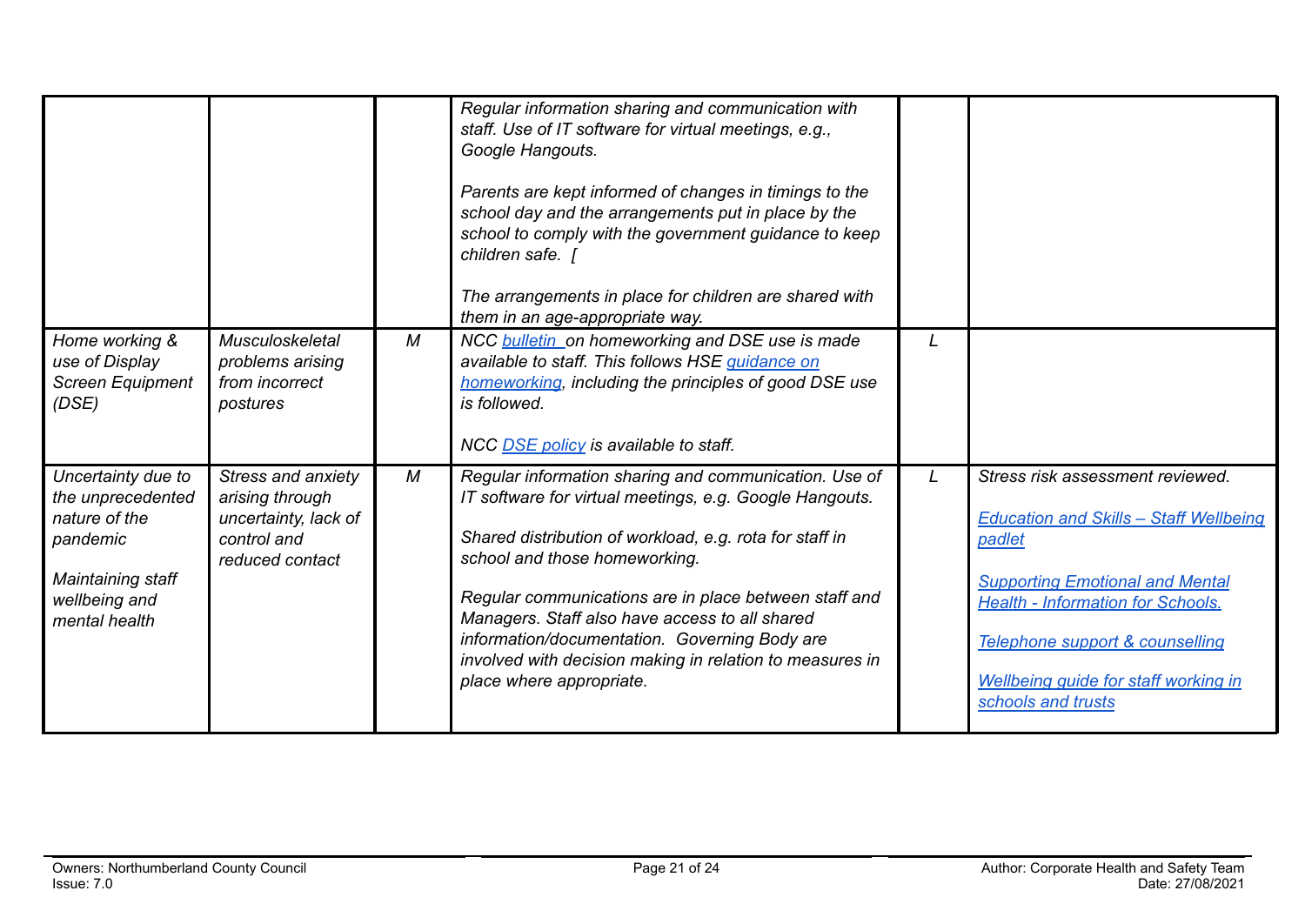| Pupil uncertainty<br>surrounding<br>attendance/return<br>to school/self<br>isolation | Stress and anxiety<br>impacting<br>themselves and<br>staff | М | Good communication of Covid19 controls<br>measures/arrangements to parents and pupils provides<br>reassurance on attendance or return to school.<br>[consider publishing risk assessment on school<br>webpage]. Parents have the opportunity to discuss<br>concerns with school staff.<br>Provision of pastoral and extra-curricular activities<br>available to all pupils designed to:<br>support the rebuilding of friendships and social<br>engagement | Kooth - support for young people<br>from 11-25<br>The government has launched the<br><b>Wellbeing for Education Return</b><br>programme, which will provide<br>training and resources for teachers<br>and staff in all state-funded schools to<br>respond to the wellbeing and mental<br>health needs of children and young<br>people as a result of coronavirus<br>(COVID-19). The training provides |
|--------------------------------------------------------------------------------------|------------------------------------------------------------|---|-----------------------------------------------------------------------------------------------------------------------------------------------------------------------------------------------------------------------------------------------------------------------------------------------------------------------------------------------------------------------------------------------------------------------------------------------------------|-------------------------------------------------------------------------------------------------------------------------------------------------------------------------------------------------------------------------------------------------------------------------------------------------------------------------------------------------------------------------------------------------------|
|                                                                                      |                                                            |   | address and equip pupils to respond to issues                                                                                                                                                                                                                                                                                                                                                                                                             | practical examples to support staff,                                                                                                                                                                                                                                                                                                                                                                  |
|                                                                                      |                                                            |   | linked to coronavirus (COVID-19)<br>support pupils with approaches to improving their<br>physical and mental wellbeing                                                                                                                                                                                                                                                                                                                                    | children and young people within a<br>school.<br><b>Supporting Emotional and Mental</b>                                                                                                                                                                                                                                                                                                               |
|                                                                                      |                                                            |   | Where vulnerable pupils (such as those who have a<br>social worker or an education health and care (EHC)                                                                                                                                                                                                                                                                                                                                                  | <b>Health - Information for Schools.</b>                                                                                                                                                                                                                                                                                                                                                              |
|                                                                                      |                                                            |   | plan) are required to learn from home due to restricted<br>attendance due to an outbreak, arrangements are in<br>place to keep in contact with them, offer pastoral<br>support, and check they are able to access education<br>support.                                                                                                                                                                                                                   | PHE offer access to a free online<br><b>Psychological First Aid course that</b><br>teaching staff can access. The course<br>provides practical and emotional<br>support to children and young people<br>affected by emergencies or crisis                                                                                                                                                             |
|                                                                                      |                                                            |   | [see government guidance for further information and<br>apply as appropriate - record details here].                                                                                                                                                                                                                                                                                                                                                      | situations, such as COVID.                                                                                                                                                                                                                                                                                                                                                                            |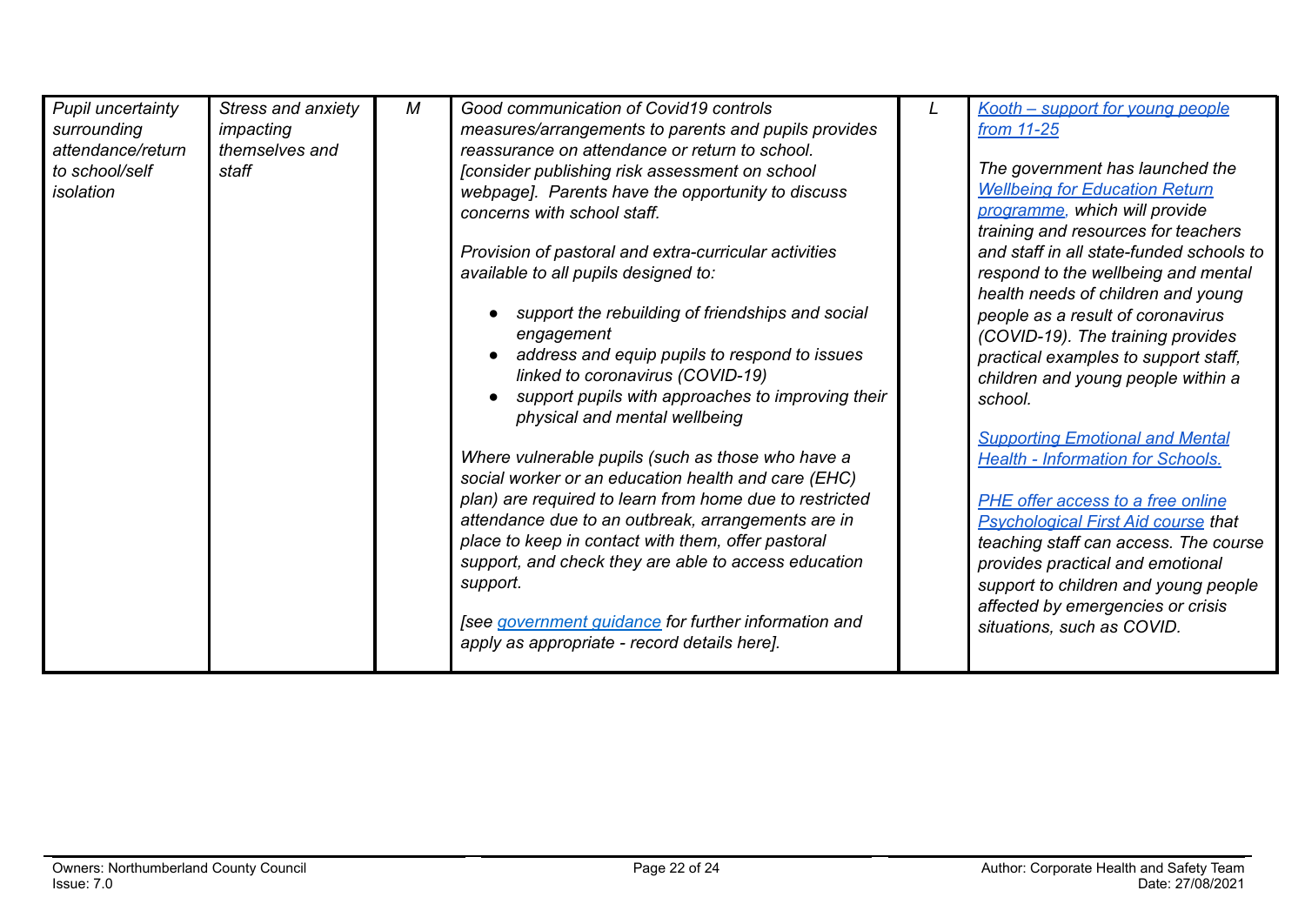## **Useful Links:**

- Government/Public Health England Advice: <https://www.gov.uk/coronavirus> / Coronavirus [\(COVID-19\):](https://www.gov.uk/government/collections/coronavirus-covid-19-guidance-for-schools-and-other-educational-settings) guidance for schools and other educational *[settings](https://www.gov.uk/government/collections/coronavirus-covid-19-guidance-for-schools-and-other-educational-settings)*
- *● HSE Advice: <https://www.hse.gov.uk/news/coronavirus.htm>*
- *● NCC Guidance: <http://staff/Communications/Coronavirus-information.aspx>*
- *● Northumberland Education: <http://northumberlandeducation.co.uk/coronavirus/>*
- *● DFE Advice: [DfE.coronavirushelpline@education.gov.uk](mailto:DfE.coronavirushelpline@education.gov.uk)*
- *● NCC PPE Risk [Assessment;](https://drive.google.com/open?id=1sUlE_jdLkBZdI43kOR6mYCzaiKlTeRzGkODE3qshrr4) NCC Staff Risk [assessment](https://docs.google.com/document/d/1GFWU1_ox_k5SlXHhDfxdwa_gNnBlCM60NNhXjr7Kf40/edit)*
- *● NCC Health and Safety Team [webpage](https://www.northumberland.gov.uk/About/Staff.aspx#staffhealthsafety)*
- *● Local Authority Scenario Guidance for Covid-19 Infection, [Protection](https://docs.google.com/document/d/1v4ujp1l1zuF89TqDOED7T1kucMSPPyLnLQwor2CHq08/edit) and Control*
- *● NCC Control of [Infection](https://www.northumberland.gov.uk/NorthumberlandCountyCouncil/media/About-the-Council/Staff%20Information/Health%20and%20safety/Policy%20Documents%20and%20Guidance/Control-of-Infection-Policy-August-2013-HR-Policy.docx) Policy*
- *● Public Health - Q&A for [Teachers](https://drive.google.com/file/d/17XV-sP7aRNuW59JxoHV6YQzh62rm1wRZ/view?usp=sharing) and Parents*
- *● NCC [Corporate](https://northumberland365.sharepoint.com/:w:/s/StaffPortal/EZ8UvoW88aZCi74_cavsuuIBWlHIpnJFVMVn1mM_pulI3Q) Health and Safety Advice - FAQs for School Head Teachers*
- *● [Corporate](https://docs.google.com/document/d/1qs4cbslP43wLz5MsoDJZ7OCTo_1AyQq76kXIc_KYhls/edit) H&S Briefing Note - 10/7/2020*
- *● [Northumberland](https://public.tableau.com/profile/julian5701#!/vizhome/COVID-19inNorthumberland/Introduction) Covid19 Dashboard*
- *Q&A Videos from PHE for [School](https://northumberlandeducation.co.uk/qa-videos-to-help-school-staff-2/) Staff*
- **●** *Local [Restrictions](https://www.gov.uk/guidance/local-restriction-tiers-what-you-need-to-know) tiers - What you need to know*
- **●** *NCC Evolve [System](https://evolve.edufocus.co.uk/evco10/evchome_public.asp?domain=northumberlandvisits.org.uk)*
- **●** *Health and safety on [educational](https://www.gov.uk/government/publications/health-and-safety-on-educational-visits/health-and-safety-on-educational-visits) visits*
- ●